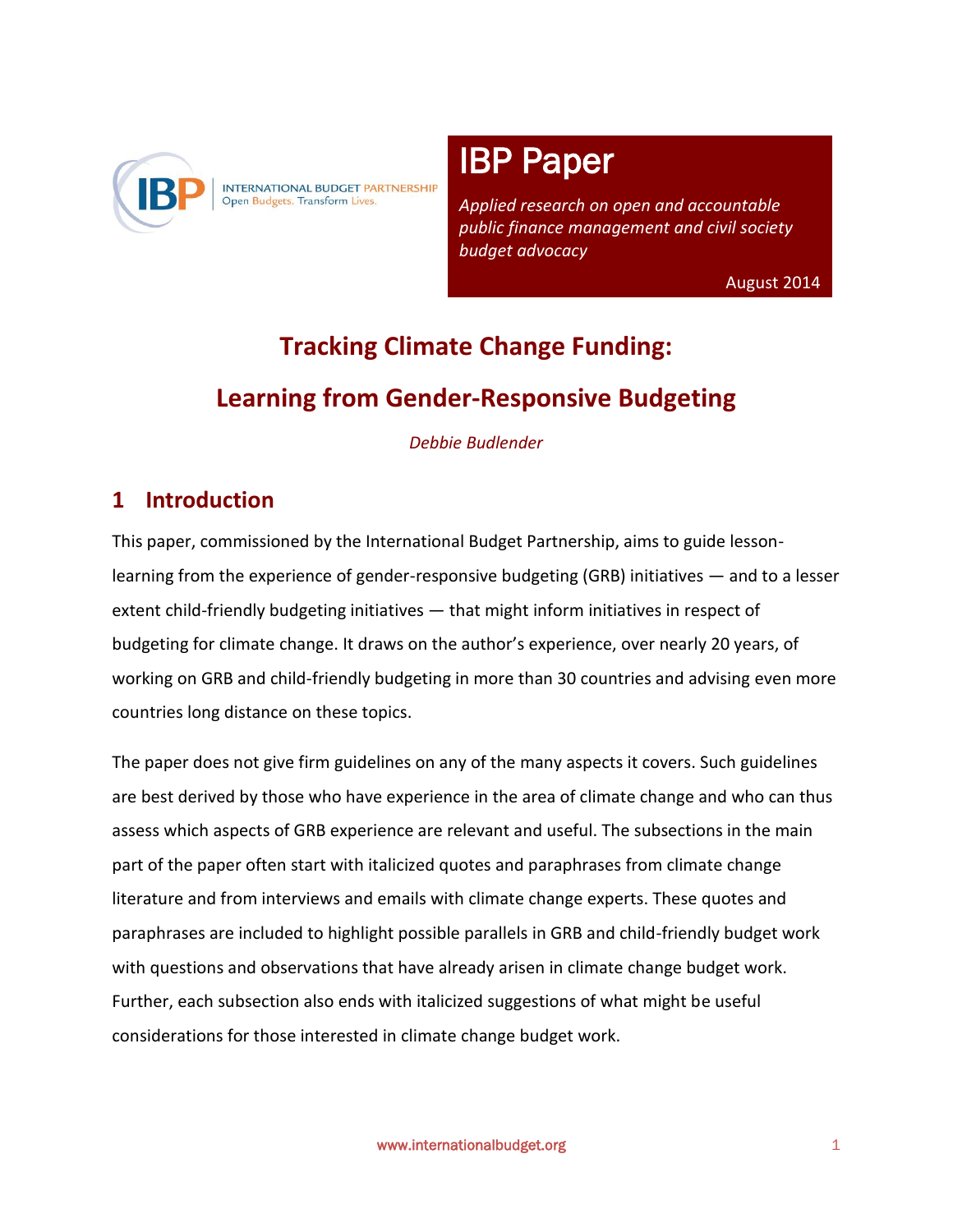The paper discusses issues that have arisen over the nearly 20 years in which GRB initiatives have been implemented in countries around the world. GRB has been used in a number of very different ways and this paper cannot hope to cover all of them. The wide range of approaches, as well as the diverse ways in which government functions are allocated and budgets designed in different countries, also means that it is not possible to identify a single "best practice" or offer advice that will suit every situation. Nevertheless, given the many parallels between the questions that have faced those embarking on climate change budget work and the questions that those doing GRB have confronted, the paper might help climate change work avoid some pitfalls and maximize some opportunities. The paper will thus point to what has "not worked" for some GRB initiatives as well as what has "worked."

The paper highlights some experiences and challenges faced in all types of GRB initiatives, rather than focusing only on those conducted in and by government. However, it places special emphasis on initiatives conducted from within government (as the primary "duty-bearer"). Within the focus on government-led initiatives, special attention is given to issues arising from exercises that involve government's production of what might be loosely termed "gender budget statements" or other ways of identifying (or "marking") allocations that contribute to gender equality.

A separate companion document describes in more technical detail, and illustrates, the approach taken by various countries to gender budget statements. This second document provides further pointers on the different aspects to be considered in developing a format for "climate budget statements" based on the experience across a range of countries in developing and using such statements to account for gender-responsive budget allocations.

The main body of the paper, titled Considerations, contains four sections:

• Section 2.1 discusses the diverse purposes of GRB initiatives, the roles of different actors, and what the variation in terms of purpose and roles implies for the nature of the activities involved.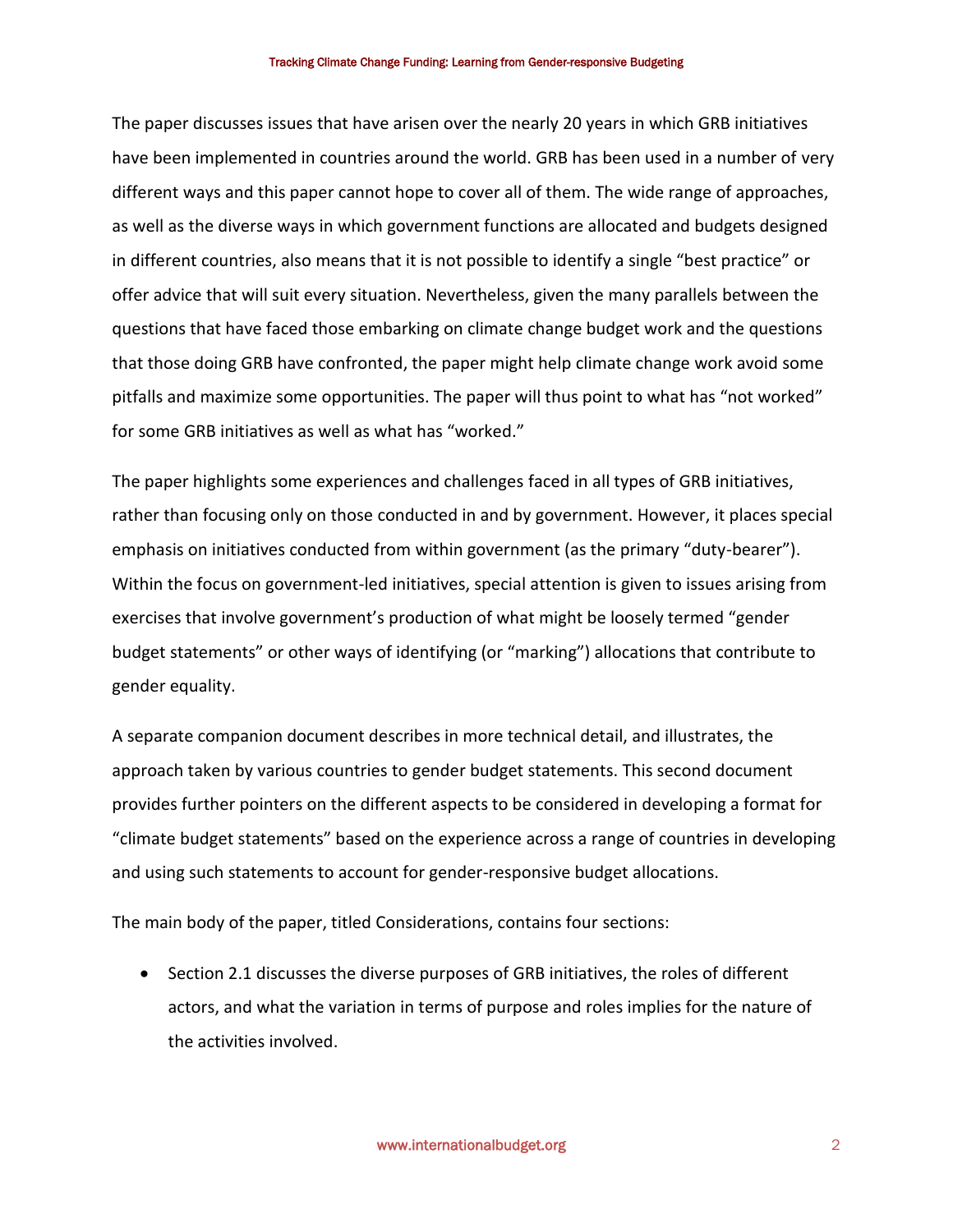- Section 2.2 discusses the strengths and weaknesses of different ways of identifying gender-responsive allocations and expenditures and the different categories that may be identified.
- Section 2.3 raises questions as to the scope of a GRB or climate change exercise in terms of the parts of government and types of allocations covered. It also highlights considerations as to whether the exercise should look beyond allocations to revenue and expenditure.
- Finally, Section 2.4 highlights the challenges in trying to determine the exact amount allocated to promote gender equality.

At the outset, it is important to emphasize that the term GRB covers a very wide range of activities with different purposes and uses. In essence, GRB is a tool to promote gender equality that is itself made up of many "sub-tools." The central question GRB asks is: What is the impact of the government budget on women and men, girls and boys, and different subgroups of these categories? Expressed differently, GRB assesses, or tries to increase, budget allocations and expenditure that promote gender equality. As noted above, this paper emphasizes initiatives from within government and, in particular, those that aim to identify gender-responsive allocations and expenditures. The wide variety of GRB initiatives, the varying contexts in which they have occurred, the diversity of actors, and the varying extent and quality of the work done in the initiatives is reflected in widely differing outcomes. Budlender (2006) highlights instances in which GRB initiatives have contributed to important changes in budget allocations, as well as instances where they have contributed to other policy and governance-related changes. Not all GRB initiatives have achieved on this level. Budlender emphasizes that where major achievements occur, the GRB initiatives contributed alongside a range of other factors that favor the positive outcomes. Similarly, excellent GRB work may have limited or no positive achievements because of countervailing negative factors and context. This caution acts as a warning against seeing climate change budget-related work as a "magic bullet."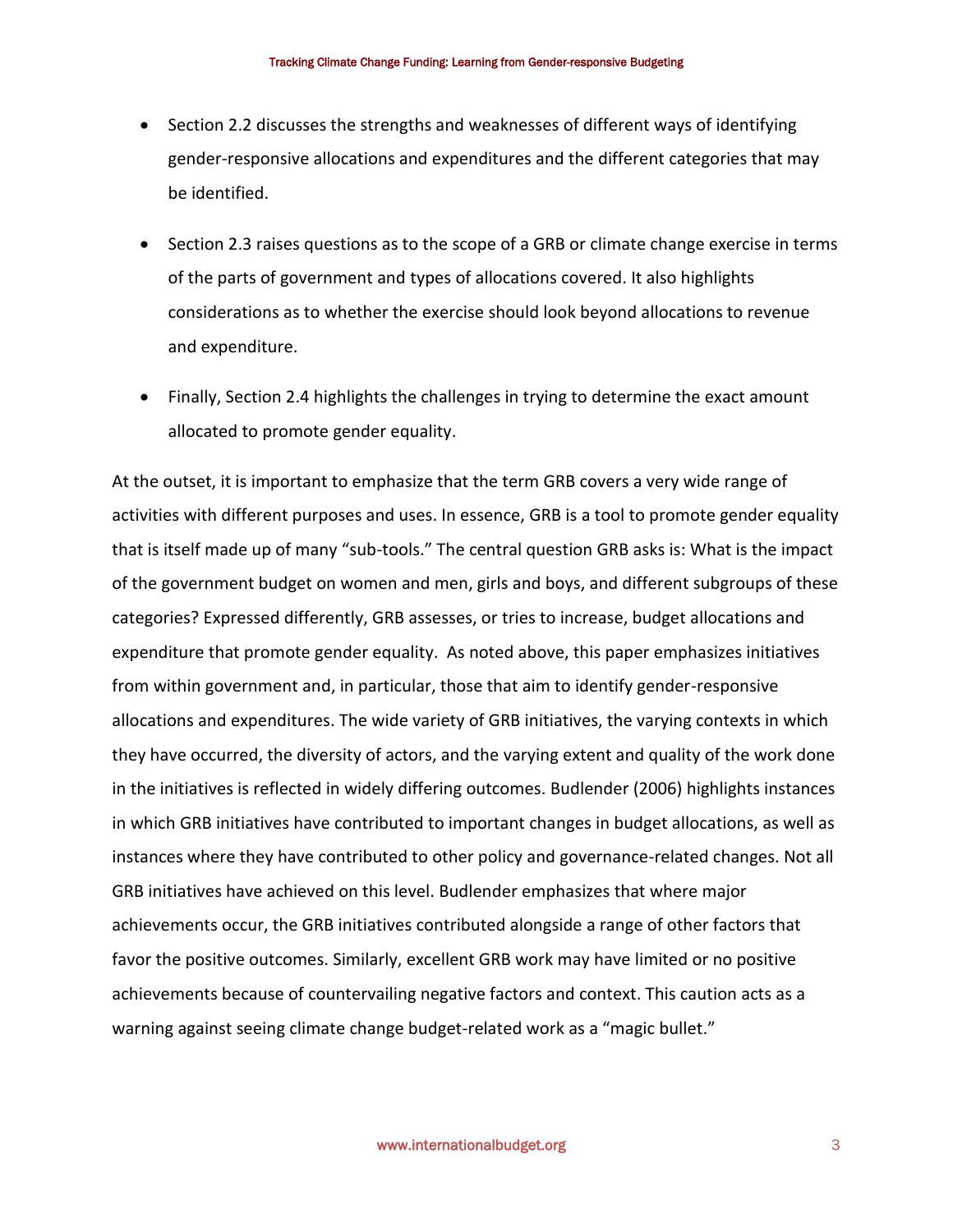# **2 CONSIDERATIONS**

#### 2.1 How, who, what, and when

#### How did it all start?

*The term climate finance comes out of international negotiations – COP (Conference of the Parties) in Durban, UN Framework Convention on Climate Change. We would not have the idea of climate change finance if we did not have the funds.* (Interview)

*Over the period studied, available evidence does not show significant levels of funding to have come from international climate funds . . . . National Vision 2040 expects significant financing for national climate change-related expenditures to come from international climate funds.* (Tumushabe et al, 2013 [Uganda])

*What we have seen time and time again is that some quantification changes the nature of the debate.* (Interview)

Three of the earliest GRB initiatives — in Australia, Philippines, and South Africa — were led by gender advocates who were inside or close to government. All began in contexts where there was a fairly clear stated commitment on the part of government to promote gender equality. In all cases a key realization that drove the initiative was that any policy is of little worth unless it is accompanied by the necessary budget to implement it. The advocates thus set about the technical task of investigating to what extent the government budget provided the resources to implement gender-responsive policies and programs.

The Australian initiative in the mid-1980s attracted little attention. In contrast, the Philippines and South African initiatives inspired a global "fashion." The heightened interest was encouraged by the Beijing U.N. Conference on Women of 1995, as well as the world-wide interest in South Africa in the years immediately following the first democratic and postapartheid elections of 1994. The focus on the "serious" issue of finances attracted attention from audiences that might have previously ignored the "soft" issue of gender.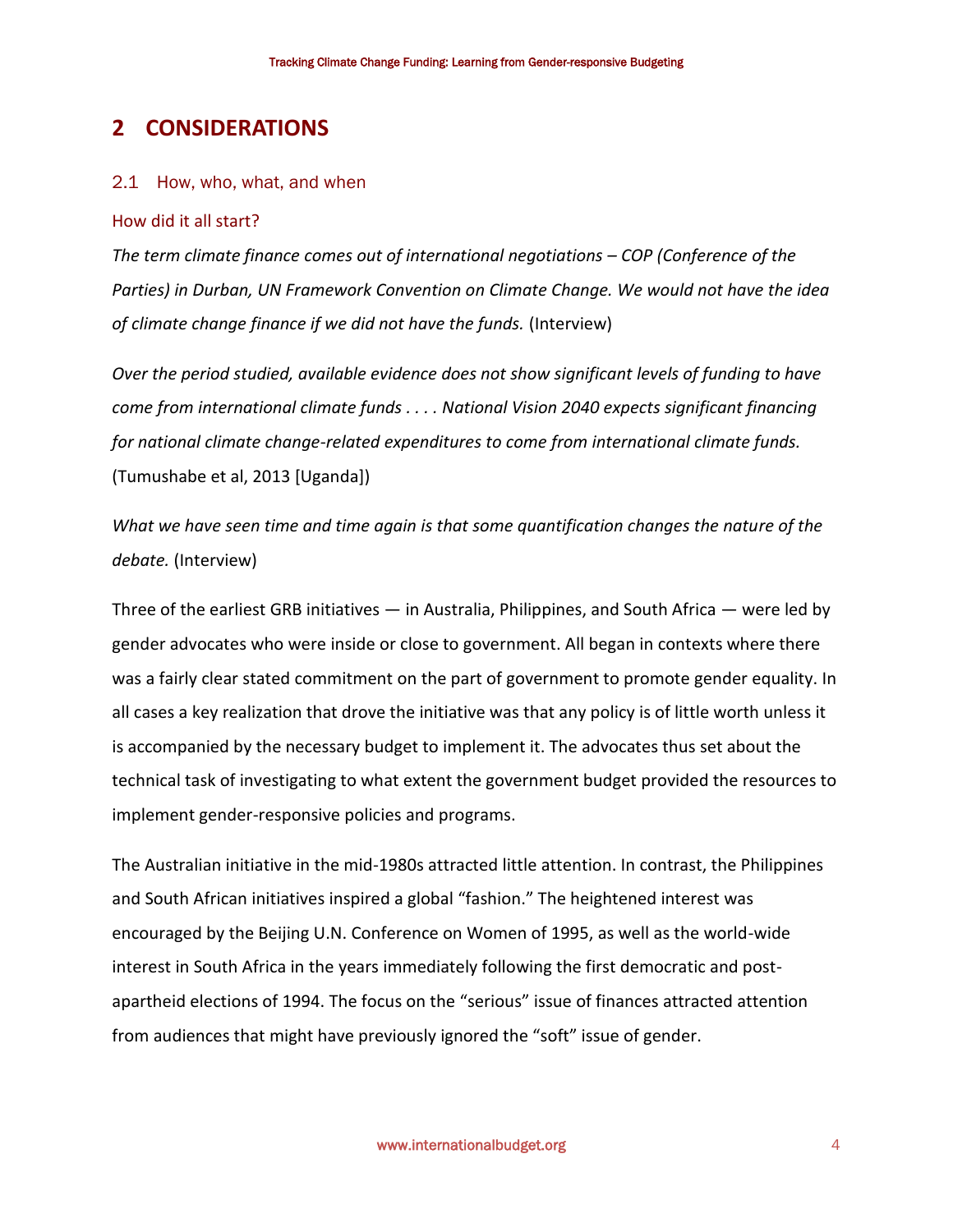GRB initiatives have been undertaken by diverse actors, including governments, civil society organizations (CSOs), legislatures, academics, and donors. The identity of the lead actors to some extent determines the purpose of the exercise.

Governments are the main focus of this paper. Governments may undertake a GRB initiative so as to be more accountable, whether to donors, the legislature, or citizens more generally. If the accountability is to donors, then an underlying motive would presumably be to garner further support from the donor (whether through showing how bad the situation is and thus how much support is needed, or through showing how much government is doing and thus government's commitment to addressing the issue). Another motivation could be to inform (government) management as to what it is spending on gender equality and what it is achieving, in pursuance of government policy that commits to gender equality. This management purpose should ideally include a wish to use the evidence gathered for better planning and implementation. If this is the case, the motivation extends beyond transparency and accountability to a desire to effect change. A related motivation could be to raise awareness, among both government officials and other actors, of the many different ways in which government expenditure can contribute to gender equality and/or raise awareness of the limited extent to which government expenditure is currently contributing to this goal. In particular, GRB work can put gender issues "on the table" for audiences, such as government planners, economists, and finance specialists, who would otherwise not think about the issue.

Overall, more GRB work has happened in developing countries than in developed countries. This pattern to some extent reflects the role that donors — multilateral, bilateral, and non- "official" (i.e., funds that do not come from governments) — have played in promoting and supporting GRB work. Nevertheless, GRB work is unlikely to be sustained in a country unless the initiative is driven by internal actors.

#### Climate change considerations

The initial impetus behind GRB and climate change finance initiatives seem to differ to the extent that the climate change finance focus originated at the international level whereas GRB began at the national level. Over time, the climate change finance work has extended to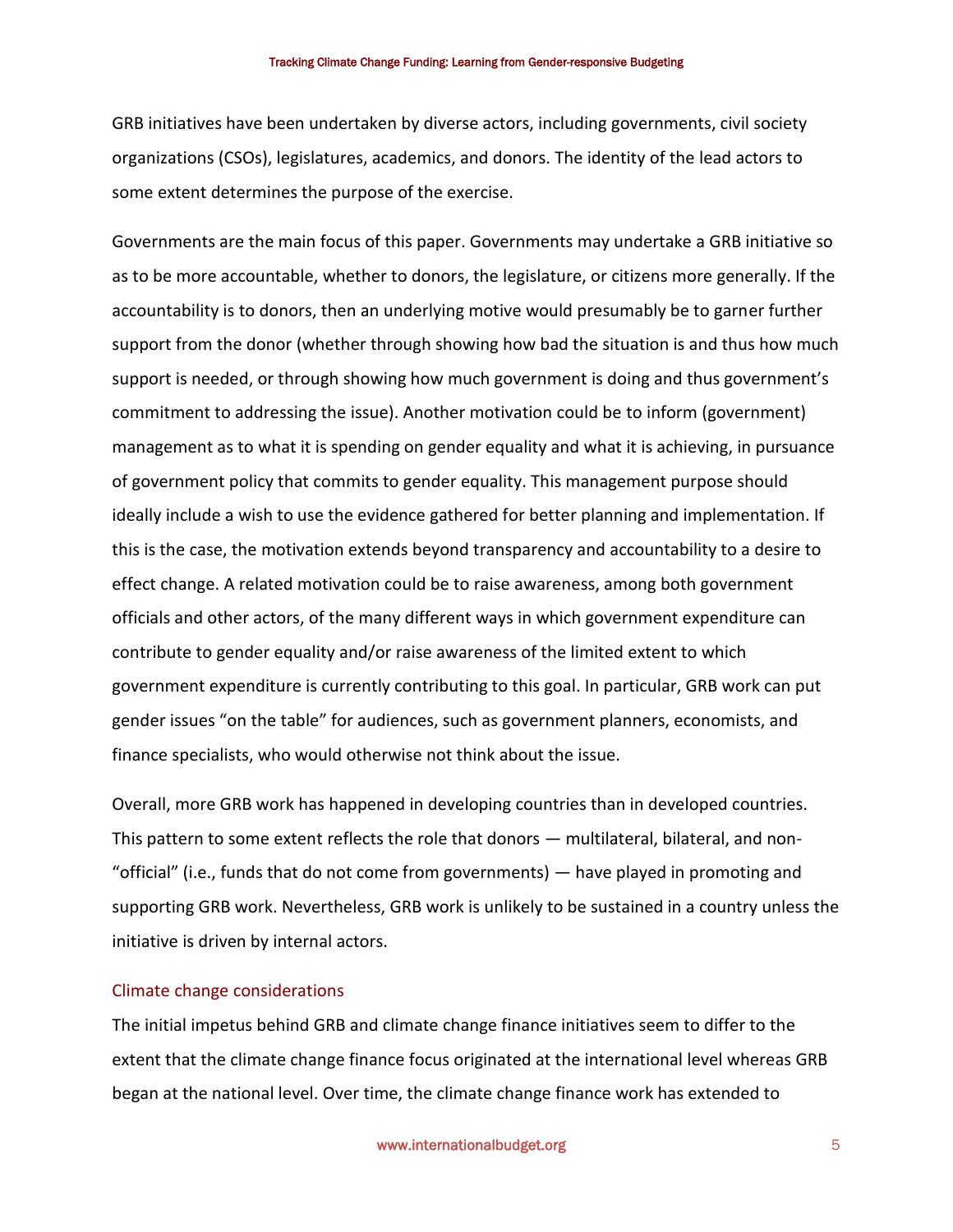domestic finances, but access to international funds, including private-sector investment, remains a major driver. In contrast, GRB initiatives have often been supported by international actors but perhaps have aimed less at attracting international funding for the programs and budgets reported on than is the case for climate change initiatives. Both GRB and climate change initiatives have often had awareness raising as a central aim. However, as suggested below, awareness raising on its own is unlikely to achieve substantive results. This single aim also is unlikely to merit the amount of effort required for good budget analysis.

#### Who leads?

*The climate change agenda is often led by the Ministry of Environment, which is reluctant to cede control because of the money available.* (Interview)

*We discourage countries from seeing climate change purely as an environment issue.* (Interview)

Within the focus on government GRB initiatives, there are further "who" questions. First, there is the question of which part of government is responsible for the exercise. The answer based on a mainstreaming approach is the Ministry of Finance, as it is this ministry's responsibility to ensure that gender is mainstreamed in budget making — one of the ministry's key functions. Following this logic, where Ministries of Planning play a central role in budget making, they share the responsibility for ensuring that gender is mainstreamed.

In some countries the gender ministries (or women/gender "machineries") have led the GRB process. The dangers of having the gender ministry lead the initiative include the low status of these ministries in most countries, as well as the tendency for officials in other agencies to see the existence and role of a gender ministry as relieving them of any obligation to address gender equality issues.

Rwanda provides a within-country comparison of what the difference in leadership can mean for a GRB initiative. In the early 2000s the Rwanda government introduced a gender budget initiative that required ministries and districts to compile gender budget statements. The initiative lasted only for the two years that a long-term foreign consultant, funded by donors,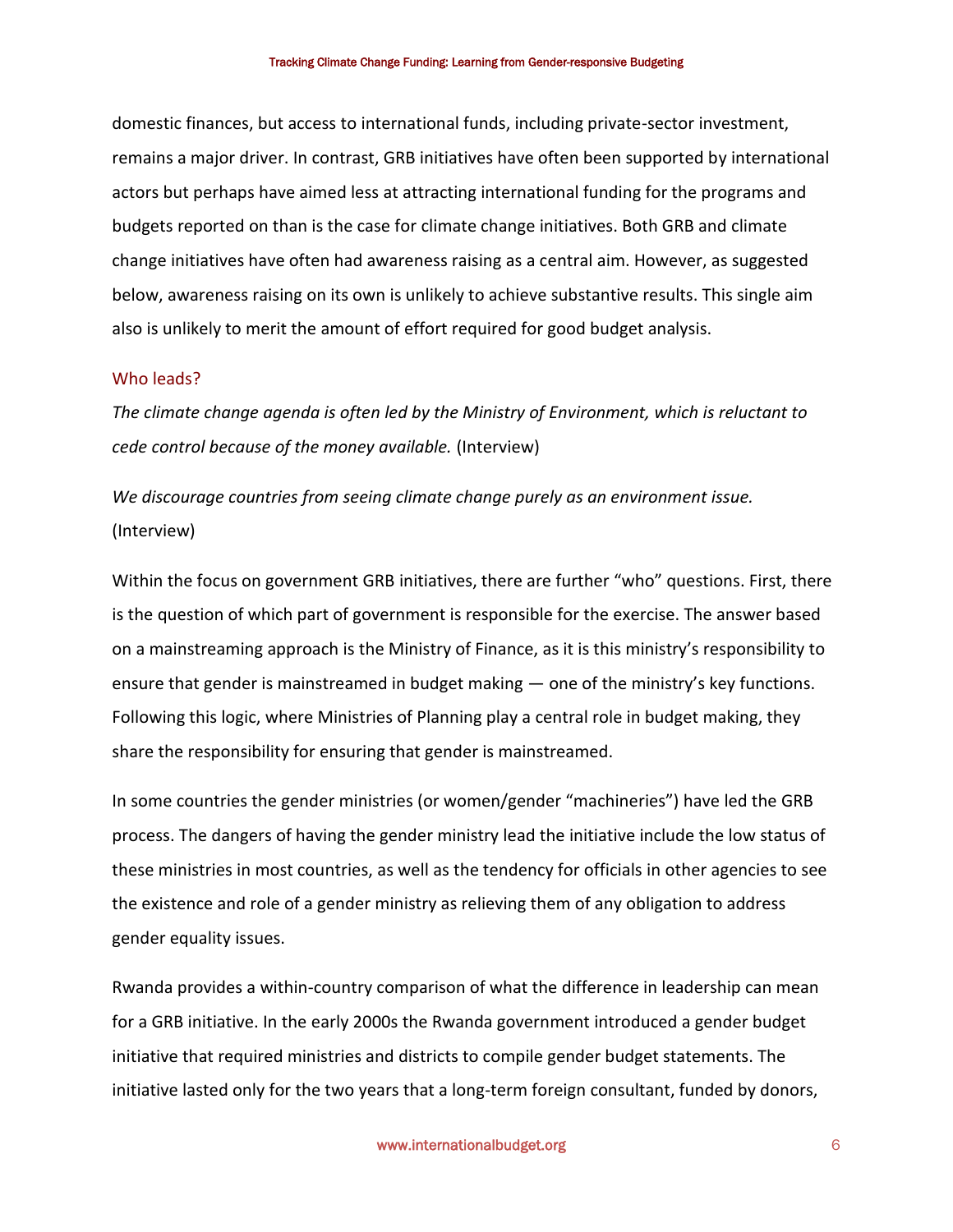was stationed in the Ministry of Gender and Promotion of Women (MIGEPROFE). Some years later, in 2009, the Ministry of Economic Planning and Finance (MINECOFIN) decided that a GRB initiative would add value to the ongoing planning and budgeting reforms. After considering various options, it chose an approach very similar to that tried in the earlier initiative. The initiative, which was strongly led by the Director of Budget, was strengthened in each subsequent year. The fact that the "holder of the purse strings," MINECOFIN, is in the lead almost certainly makes line ministries and districts take their own responsibilities more seriously, as does the interest shown by the female-dominated parliament. MIGEPROFE is regarded as a partner in this initiative but plays a relatively small role.

The Rwanda example strongly supports having the finance ministry as lead. As always, however, there are exceptions. In Philippines, one of the first countries to do GRB work, the exercise was led by the National Commission on the Role of Filipino Women, which is the national "gender machinery" (i.e., the lead agency on gender equality). One interesting aspect in Philippines was that National Commission staff participated in the process when the Ministry of Finance assessed budget submissions of agencies. More recently, the Ministry of Women's Empowerment in Indonesia is playing a lead role in the country's GRB initiative. However, it does so in partnership with the National Planning Commission (Bappenas) and Ministry of Finance. In some other countries gender ministries have not had the necessary expertise or enthusiasm to engage at the technical level required for GRB.

In Uganda the Ministry of Finance has been the lead agency for the relatively longstanding GRB exercise. However, within the ministry the main person responsible is a long-term donorfinanced consultant. The danger with this approach is that other ministry officials see the exercise as an optional "add-on" rather than core work. The failure in Uganda to include the revised gender budget statement in the online "output budgeting tool" might reflect such distancing.

#### Climate change considerations

For both gender and climate change budget initiatives, the "clout" that accompanies leadership by the Ministry of Finance is likely to achieve more substantive compliance from other agencies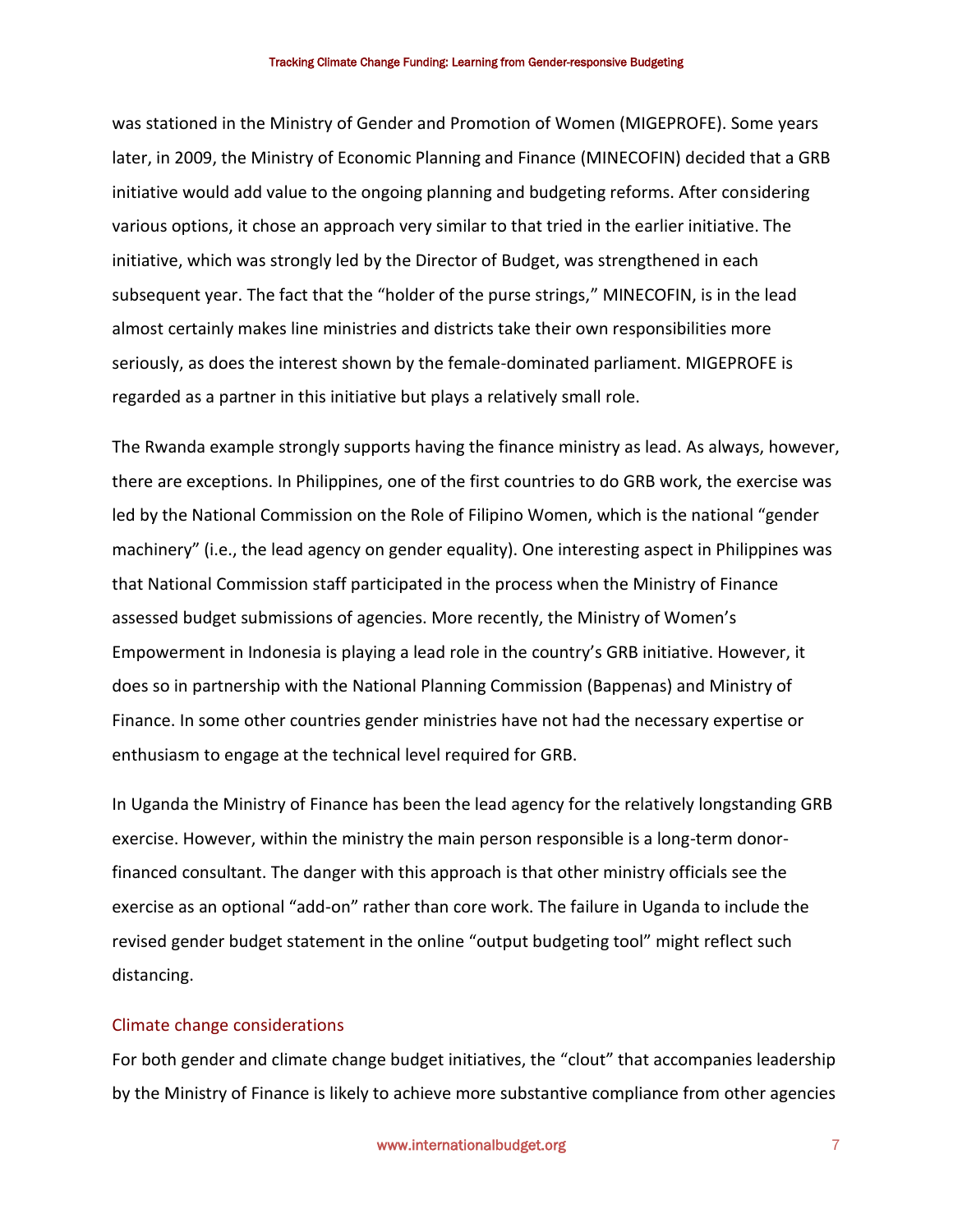and to open the way for actual budget changes. Involvement of other actors can assist in promoting buy in and by bringing in specific types of expertise and perspectives.

#### When?

Most of the purposes identified above for governments doing GRB work require regular rather than one-off GRB exercises, especially as a new government budget is drawn up each year. (Regular ongoing engagement may be needed less in some civil society initiatives, for example, where the objective is to achieve a particular change in the budget allocations, expenditure, or process.) Without regular analysis and reporting, government cannot be accountable and cannot manage and plan properly. Without repeated analysis, government and others cannot analyze trends.

For an annual exercise, there is then the question of when in the budget process the exercise is done. Many of the gender budget statement exercises described in the technical companion document are primarily accountability exercises. The statements are drawn up once the budget allocations are decided and reflect rather than influence what is in the budget for a given year. Rwanda is, at first glance, an exception in that the government's budget call circular states explicitly that the gender budget statements will be considered during MINECOFIN's assessment of the ministry and district budget submissions. In practice, it is not clear that the statements have been taken into account to date. Instead it is the Gender Monitoring Office and parliament, in their monitoring roles, that seem to have watched the gender budget statements more closely.

#### Climate change considerations

 If a climate change statement is drawn up after the budget allocation decisions are made, the exercise is primarily about accountability, except to the extent that reaction to the accountability statement could lead to pressure for changes in the future. If a climate change statement is drawn up as part of the budgeting process, there is greater potential for it to influence allocations for that year. However, even if it is part of the budgeting process, it will not automatically have influence. In particular, those assessing budgets must see climate change-related activities as a priority for the statement to be taken seriously.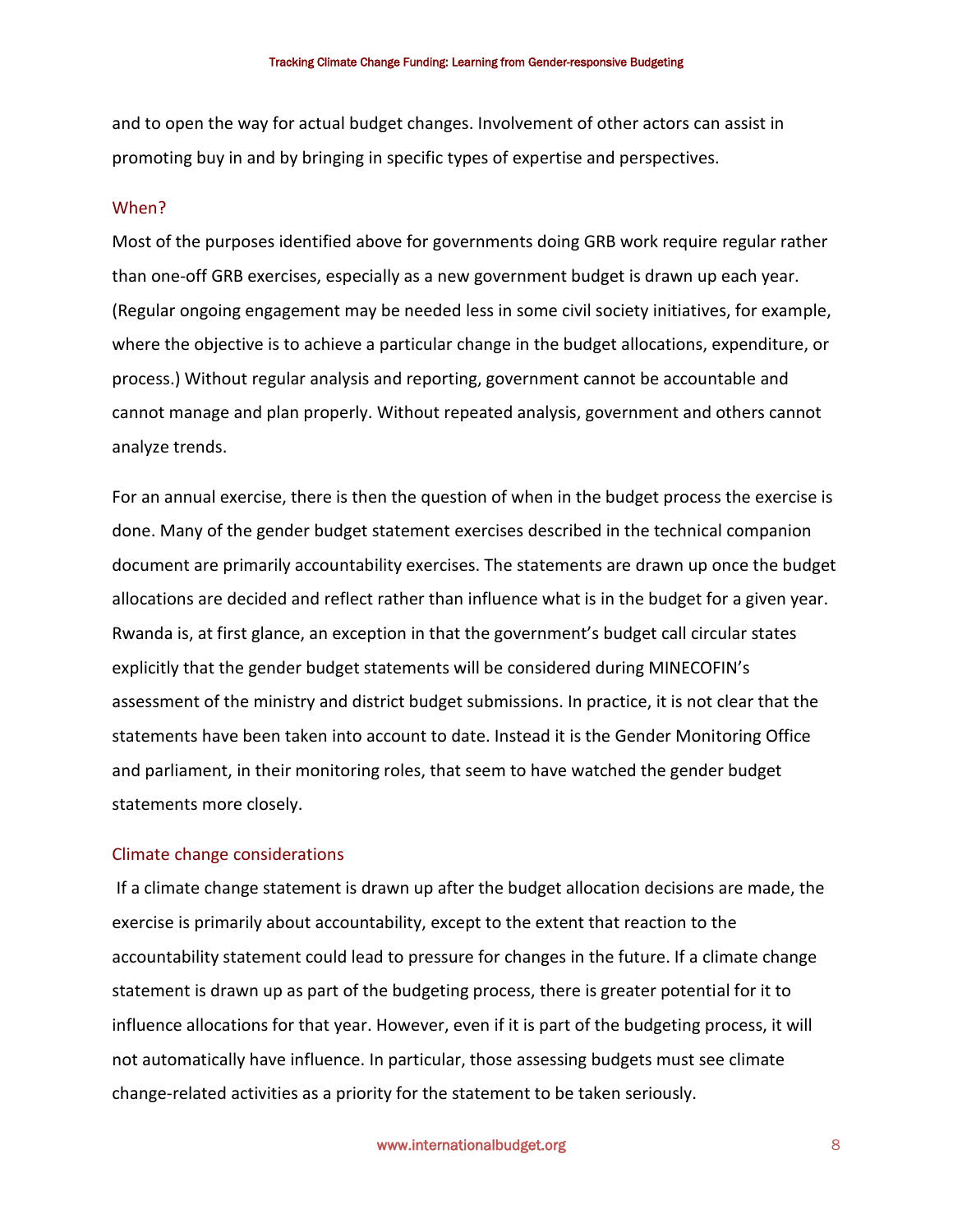#### Who does the detailed work?

*There is a concern about the quality of input from the various ministries. Line ministries must submit what they think is environment-related.* (Interview)

*Since coding exercise takes place at the department level where details of activities are available, planning officers of the departments will be able to evaluate which cost is to be considered as climate expenses, and why.* (Government of Nepal, 2012)

*Ministries have established 'desks' to mainstream climate change in their respective sectors. However, the current capacity of these climate change desks is restricted by limited knowledge on climate change, compounded by the meagre financial resources allocated to the desks.*  (Yanda et al, 2013 [Tanzania])

*A complex procedure with multiple variables would discourage people to accept it readily.*  (Government of Nepal, 2012)

While the Ministry of Finance may play the lead role, a host of other government officials, spread across government agencies, need to be involved in the GRB exercise if it is to serve as more than an external auditing or policing function.

Several countries, Bangladesh and Rwanda among them, have envisaged a system in which the Ministry of Finance's budget desk officers responsible for the various sectors understand GRB and are able to advise the ministries falling under them on how to draw up the gender budget statements (or whatever tool is used), as well as how to assess their work. It is not clear the extent to which this vision has been carried through in different countries. Uganda chose to develop trainers from within civil society rather than the budget desk officers. Some training has occurred, both of the trainers and of sector officials, but this approach of using actors from outside government again runs the danger of suggesting that GRB is not a core government exercise.

Within the sector ministries, there is the question of who is responsible for drawing up the gender budget statement. In some countries it is "gender focal points" who are sent for training events and take most interest. However, these officials often have relatively low status and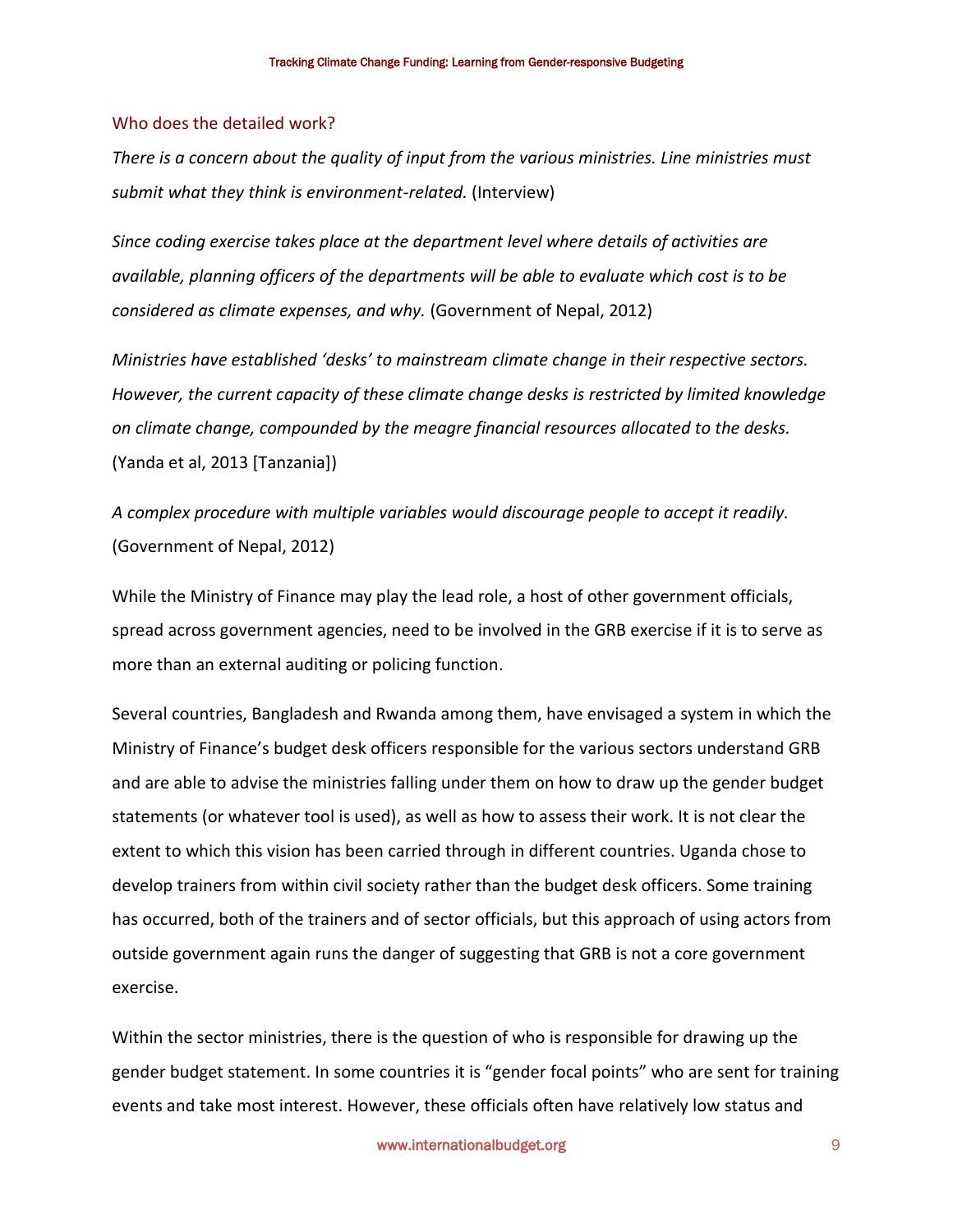limited authority and may not have detailed technical knowledge of the programs in an agency. A mainstreaming approach suggests that the same people responsible for drawing up the "main" budget submissions should be responsible for "doing" the GRB exercise. In some countries there are specialized planners who develop the main budget submissions; in others, program managers are responsible. In some countries the tasks of planning and budget are split between different people or even different divisions, perhaps mimicking the split (and often tension) between ministries of finance and planning commissions.

None of the above actors can be assumed to have gender analysis skills. GRB initiatives thus have generally included provision for workshops or some sort of training. The nature of this training has varied from general awareness raising about "gender concepts" to technical handson exercises that are followed by agency-by-agency mentoring, handholding, and feedback.

#### Climate change considerations

Initiatives are most likely to be sustainable, sustained, and accepted as reflecting reality if the work is done by government officials as part of their routine activities. A follow on from this is that the task should not be so demanding in terms of effort and time that it provokes resistance from officials who regard themselves as already overburdened. Early on consultants may play a useful role in guiding and overseeing the work, but there is a danger of lack of ownership if their role is seen as too central. Capacity building needs to go beyond awareness raising in order to give officials the conceptual and analytical knowledge, practical skills, and experience to produce the statements. While the quality of statements may be poor in the early years, quality can improve if officials are given constructive guidance.

#### What is produced?

Some GRB initiatives have celebrated references to gender or women in the annual budget speech of the Minister of Finance as a GRB achievement. These mentions are symbolically positive but are not necessarily accompanied by any changes in budget policies that promote gender equality and often do not provide any concrete budget information.

A more significant indicator is when the budget call circular that instructs agencies how to compile their budget submissions includes reference to gender. Even here, however, the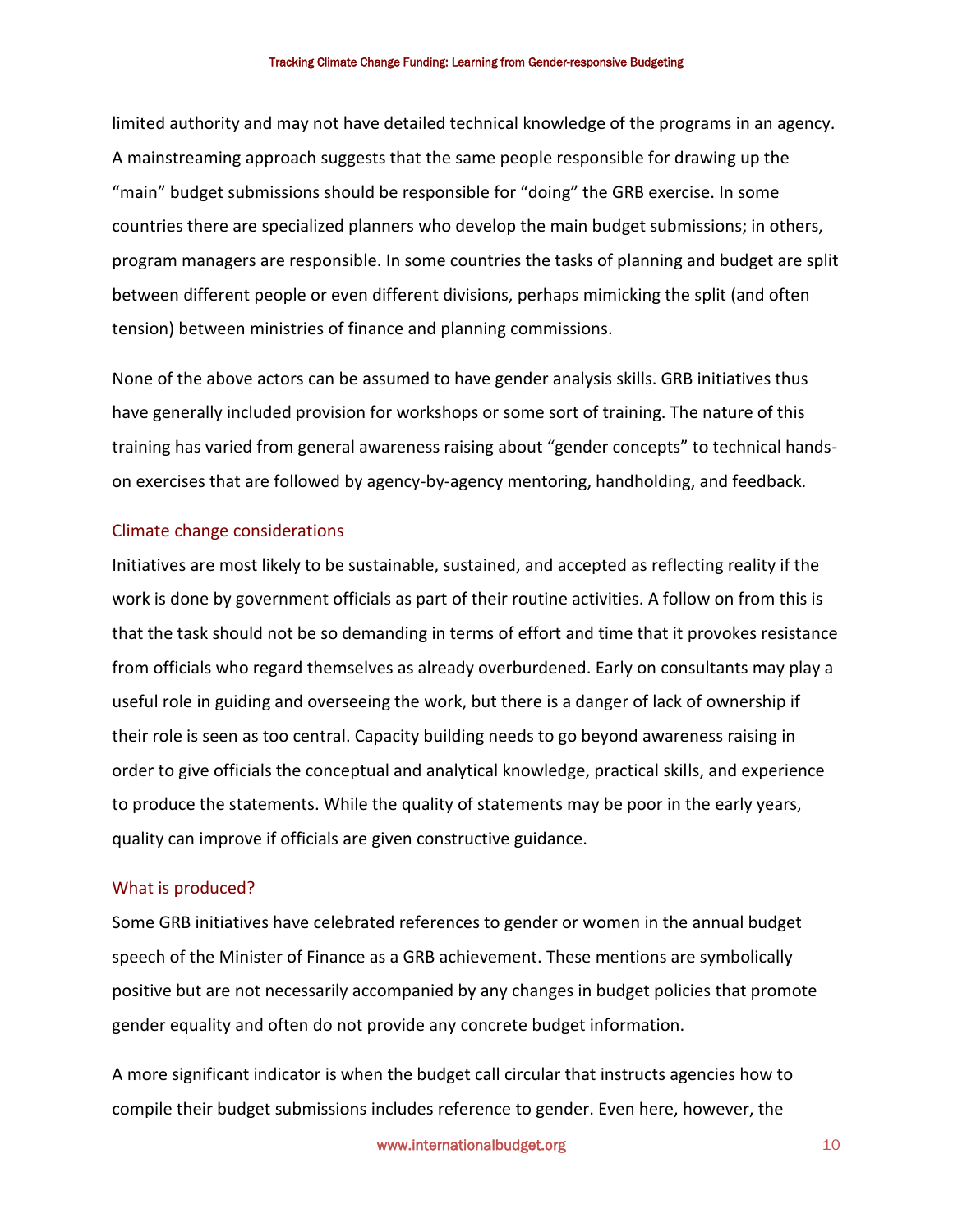indicator is mostly symbolic if the reference is general and does not provide a definite format and other guidelines for how gender should be reflected in the submissions. The second document that accompanies this briefing paper provides examples of different approaches.

The design of the format for the gender budget statement involves trade offs between the need for detailed information and sophisticated analysis on the one hand and, on the other hand, the burden and complexity of the task imposed on officials who already feel overstretched at budget time and may not have a particular interest in gender. The burden can be lessened by building on the format, concepts, and terminology used for the "mainstream" budget process. However, in countries with ongoing public finance management reforms the "new" formats may already be seen as requiring substantially more work than was previously required. In some countries the "reformed" budget systems, with consultants in the lead, seem to exist alongside the old way of budgeting, and it is the latter that reflects the outcome of the "real" budget process. In this situation it is even more difficult to convince government officials to take a GRB initiative seriously.

#### Climate change considerations

Climate change statements that use concepts and formats that are already known to government officials are more likely to be accepted, will reduce the burden for officials, and will likely enhance the quality of statements. The fact that the climate change work in Nepal and Bangladesh has built on the formats used for gender budget statements in these countries supports this suggestion. However, even if this approach is followed, it might be necessary to produce products for different audiences that vary in length, detail, or even focus.

#### Who to involve beyond the executive branch of government?

Many donor-funded GRB initiatives plan to engage legislators given their (official) role as key budget decision makers. In practice, the engagement has often not gone beyond workshops. In a few cases, legislators have played a more active role. The South African Women's Budget Initiative was started as an explicit collaboration between the Finance Committee within the national parliament and two research CSOs. In Uganda GRB work was initiated by the Forum for Women in Democracy (FOWODE), a CSO established by women members of the Constituent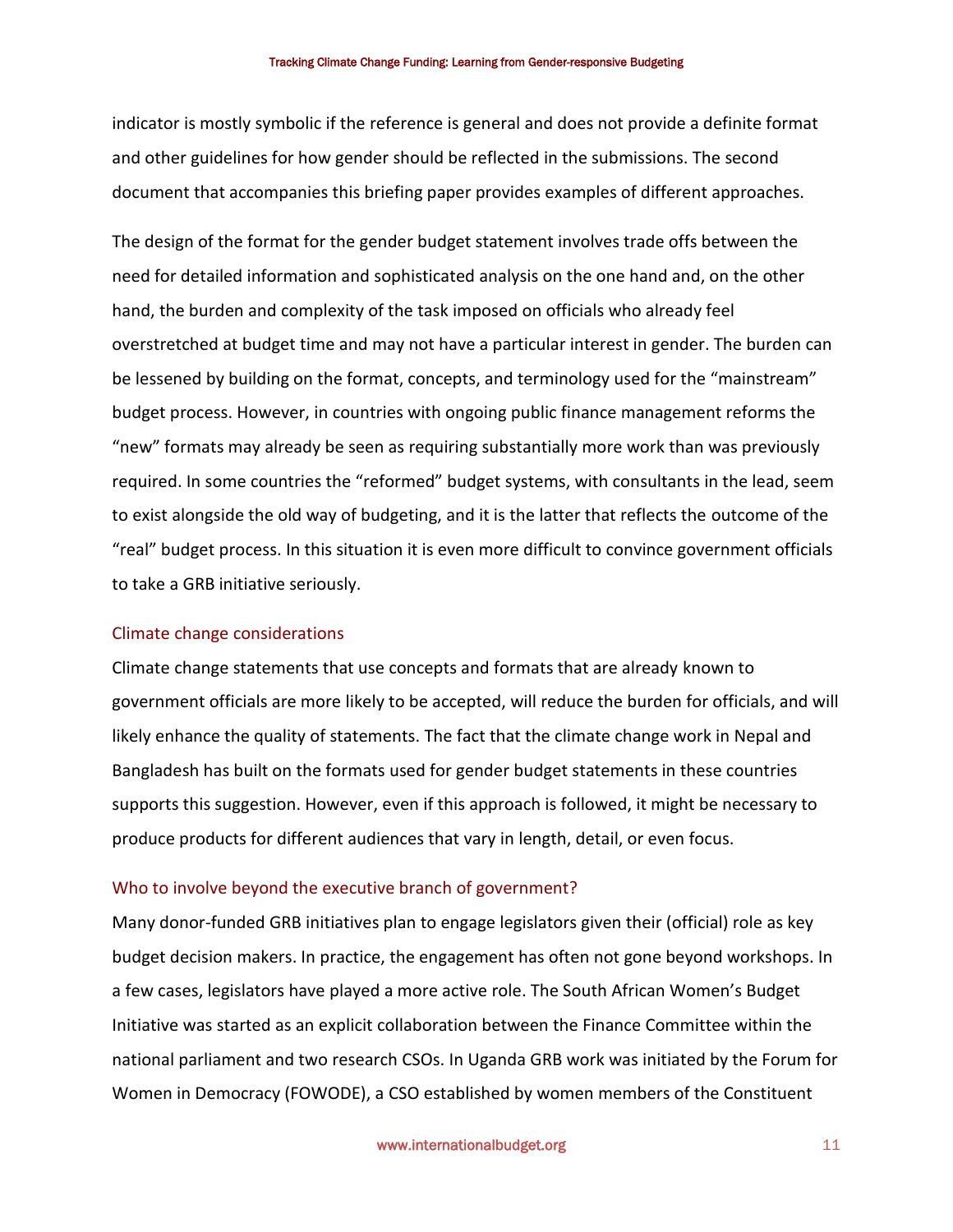Assembly. Many of FOWODE's members went on to become members of parliament (MPs) and supported other women to be elected to, and perform in, parliament and local government. In Rwanda women in parliament have actively pushed the Ministry of Finance to take forward GRB.

GRB is often conceived as, in and of itself, promoting participation. Participation is also arguably important if the exercise is seen primarily as an accountability exercise, because one cannot be truly accountable if those to whom one is accountable do not "participate" in some way, even if only to listen or read.

In practice, the term GRB spans a range of different exercises, some of which do not encompass any participation element. If participation is desired, this has to be planned as an explicit element, and include consideration of who will participate, and in which stages of the budget process.

Uganda's budget process provides a role for sector working groups, which can include civil society actors alongside government officials and donors. In the past CSOs saw this as a useful forum for advocacy on gender as well as other issues. In recent years it seems that these groups have played less of a role in the budget process.

For effective participation and engagement, those expected to participate need to have the knowledge, resources, and time to do so. The push toward transparency and public finance reforms has tended to substantially increase the amount of information produced during the budget process. The fear is that the sheer volume of information may reduce, rather than increase, budget transparency as users may find it difficult to locate the specific information that they want, or to see the bigger picture.

Some governments produce Citizens Budgets — simplified summaries of the budget — and this practice is encouraged by the Open Budget Initiative. These documents, however, are generally not useful for in-depth engagement and advocacy, especially if one is interested in particular issues (such as gender, children, or the environment). The South African Women's Budget Initiative produced 10-page simple-language summaries of its longer research papers. It was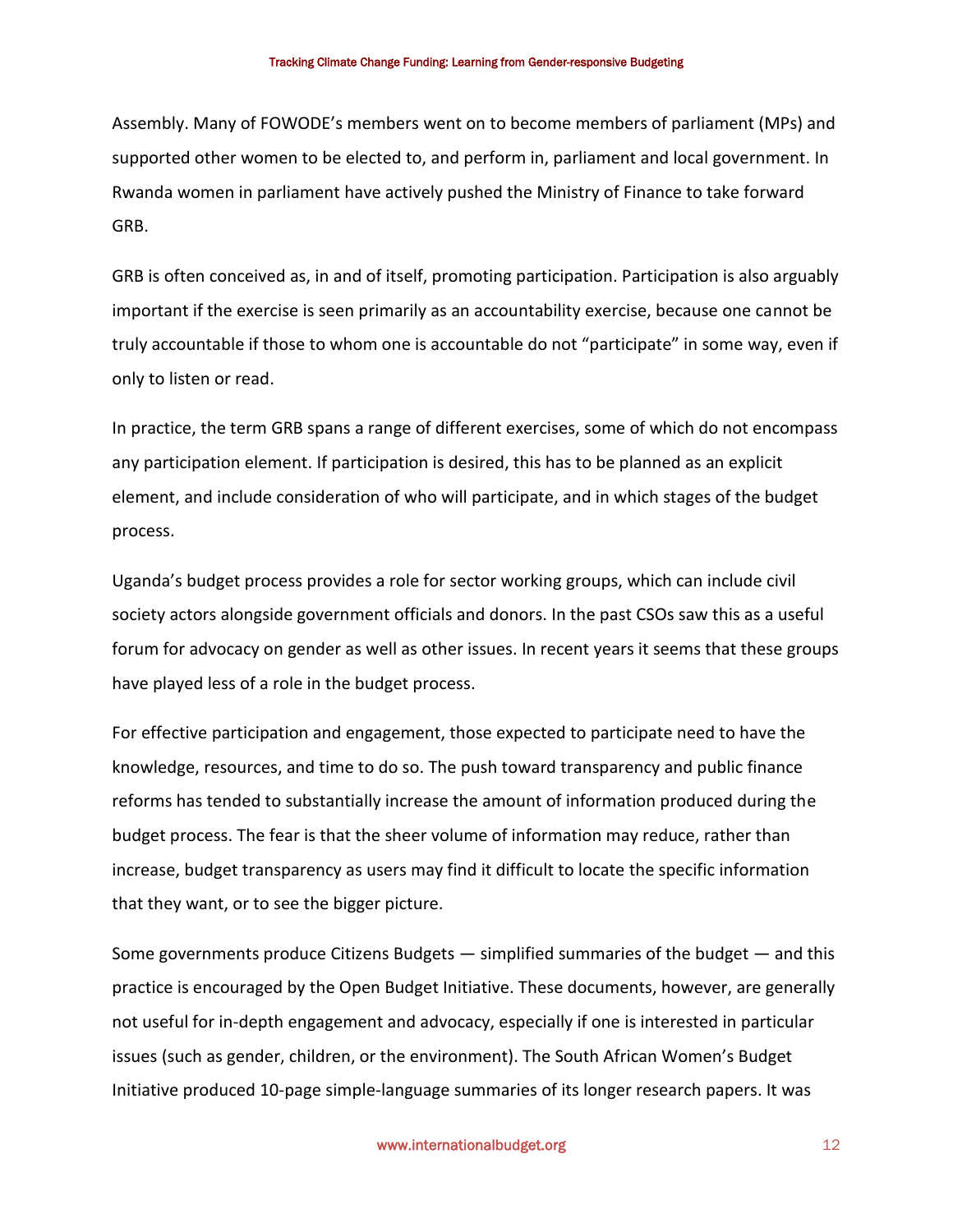often these summaries that were used by national parliamentarians rather than the longer documents. The problem is that shorter documents can give the broad picture, but they do not provide a solid basis for readers to convince those who might oppose allocations that are likely to promote gender equality.

As implied in the previous paragraph, the question about the participation of actors beyond the executive adds further elements to the "what" question, namely whether the gender budget statement is made publicly available, or whether it is instead regarded as an internal planning document. If it is made publicly available, there is a choice between including it as sections interspersed within the main budget documents (as is done in Uganda) or as an annex to the main budget documents (as is done in India) and publishing it as a stand-alone document. Further trade offs need to be considered here. A separate document is more likely to be read by gender specialists but less so by "mainstream" policymakers, while few gender specialists will have the expertise or energy to wade through voluminous documents to find the genderrelevant items. If they do so, however, they will have a much better understanding of the extent to which the budget is gender-responsive than if they read only the gender budget statement. This is especially the case if, as can happen, the gender budget statement is seen by government as an "advertisement" of how well it has delivered on gender equality rather than a balanced reflection of strengths and weaknesses.

#### Climate change considerations

 To date the climate change budget analysis appears to have taken the form of relatively lengthy and detailed documents containing serious analysis that will be useful and interesting to experts, but less likely to be read by others, such as legislators and civil society actors, or even many government officials. The challenge is to find format(s) that provide meaningful information and analysis rather than simply easy slogans, but that are nevertheless appealing and understandable to less technical audiences and those with limited time. If the statement is intended only for internal government audiences, there may be less concern around use of technical terms, but an overly long and overly detailed document again may reduce the likelihood of the information being used.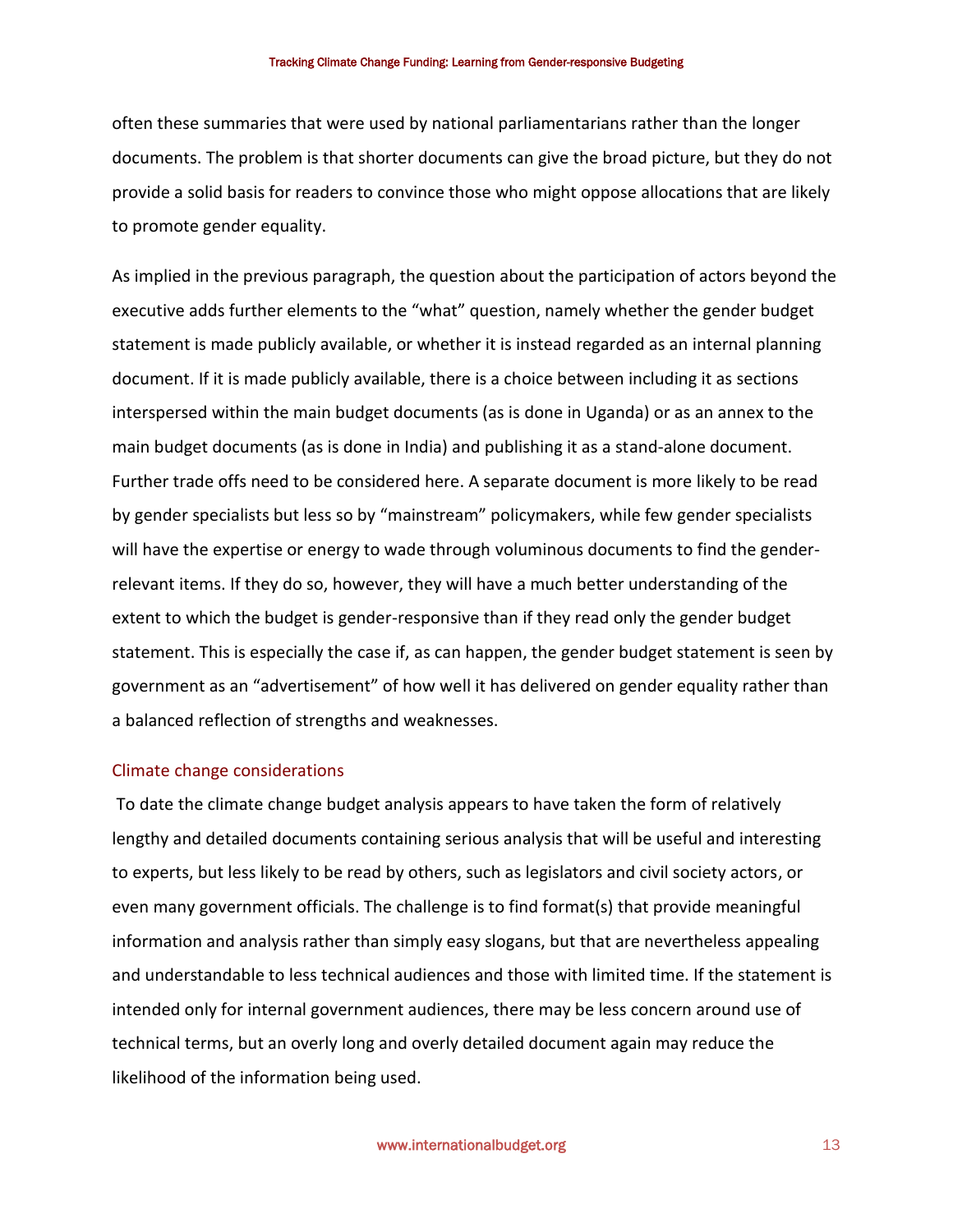#### 2.2 Categorizing expenditure

*… the separation of climate sensitive spend and climate change spend is a qualitative and judgment-led exercise and is open to refinement and constructive criticism. Equally, there is valid debates to be conducted on the separate identification of climate resilience spend, from development deficit spend. . . .* (Government of Bangladesh, 2012a)

*99 budget heads were found to represent climate related programmes, whereas CPEIR (Climate Public Expenditure and Institutional Review) had found only 83 such programmes. 30 new budget items were found to be climate-related when compared to CPEIR findings, while 14 budget codes which were in the CPEIR findings were dropped.* (Government of Nepal, 2013)

How does one determine which expenditures are gender-responsive? The task is complicated for a number of reasons, including different understandings of what gender equality or equity entails, whether one should consider other objectives, such as women's empowerment (and how those should be defined), whether one should be looking beyond women (and girls), differences in gender relations and issues between and within countries, and differences in views as to the appropriate ways to effect change.

#### Climate change considerations

 Just as in GRB there are debates as to how to distinguish between practical gender needs (which address women's needs resulting from their stereotypical gender roles) and strategic gender needs (which relate to the need to transform roles), in climate change there will be ongoing discussions as to how to distinguish between adaptation and mitigation activities. In both cases there will never be a completely clear distinction as some activities can be classified as both. With gender, and likely also with climate, there will be many other debates that will not have a clear-cut answer. Such debates are healthy up to a point but should not be allowed to stymie analysis in the quest for rigid and "pure" categories that apply across all countries, contexts, and exercises.

The paragraphs below discuss different ways in which GRB initiatives have attempted to identify different types of gender-responsive expenditure and to distinguish between them.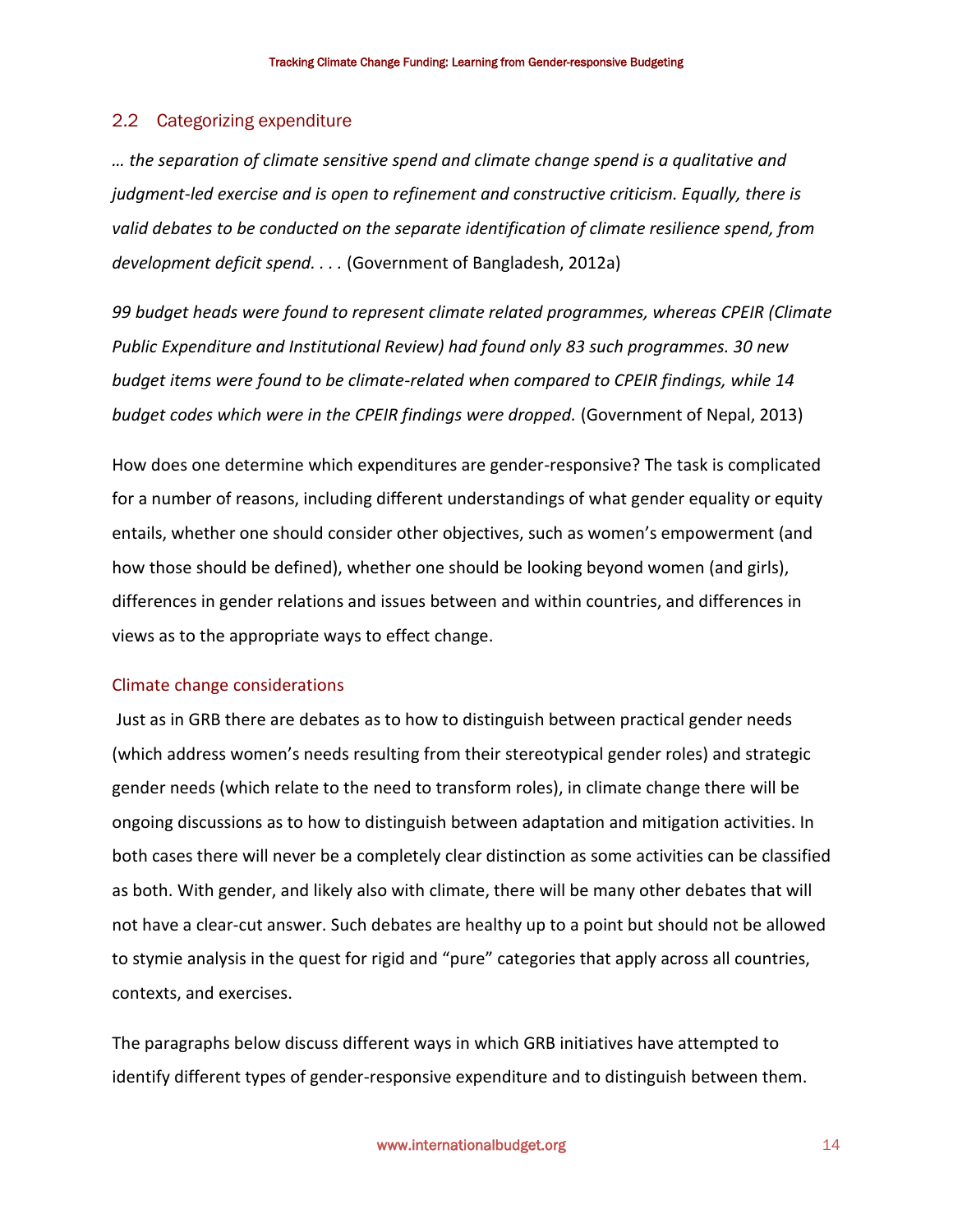#### Targeted, dedicated spending versus relevant spending

*Only two projects across the whole of government could be classified as being highly relevant over the study period. These were the establishment of the Climate Change Unit housed in [Ministry of Water and Environment] and the development project promoting renewable energy and energy efficiency in [Ministry or Energy and Mineral Development].* (Tumushabe et al, 2013 [Uganda])

*The term "climate" rarely features in the descriptions of administrative units responsible for delivering adaptations.* (Government of Bangladesh, 2012b)

The most obvious gender-responsive allocations are those which are explicitly "labelled" as such. These include expenditure lines related to the national gender machinery, such as the Ministry of Gender; expenditures aimed at addressing violence against women; and expenditure for breast cancer screenings. Such expenditures are what the South Australian categorization referred to as "category 1" expenditures. These expenditures are also more or less equivalent to the "principal objective" category of Organisation for Economic Cooperation and Development's Development Assistance Committee (OECD-DAC). The test as to whether a particular allocation falls into this category is whether or not the project would exist if the gender objective was removed.

One challenge with analysis that focuses only on category 1 allocations is that in most cases it accounts for a tiny proportion of the budget, whereas there are other allocations that also contribute in some way to gender equality. In South Australia this category never amounted to more than 1 percent of the total budget, and similar patterns are found elsewhere.

Analysis based only on category 1 can be misleading in other ways. One is when those expenditures explicitly targeting women and girls are viewed without considering other related expenditure targeting men and boys. For example, analysis conducted in Pakistan seemed to find an exception in education expenditure, where a much more substantial percentage of the sector budget was allocated for girls' schools. However, an even bigger percentage was allocated for boys' schools, and boy pupils predominated in the beneficiaries of the remaining expenditure on mixed schools. In this situation, can one say that Pakistan is performing better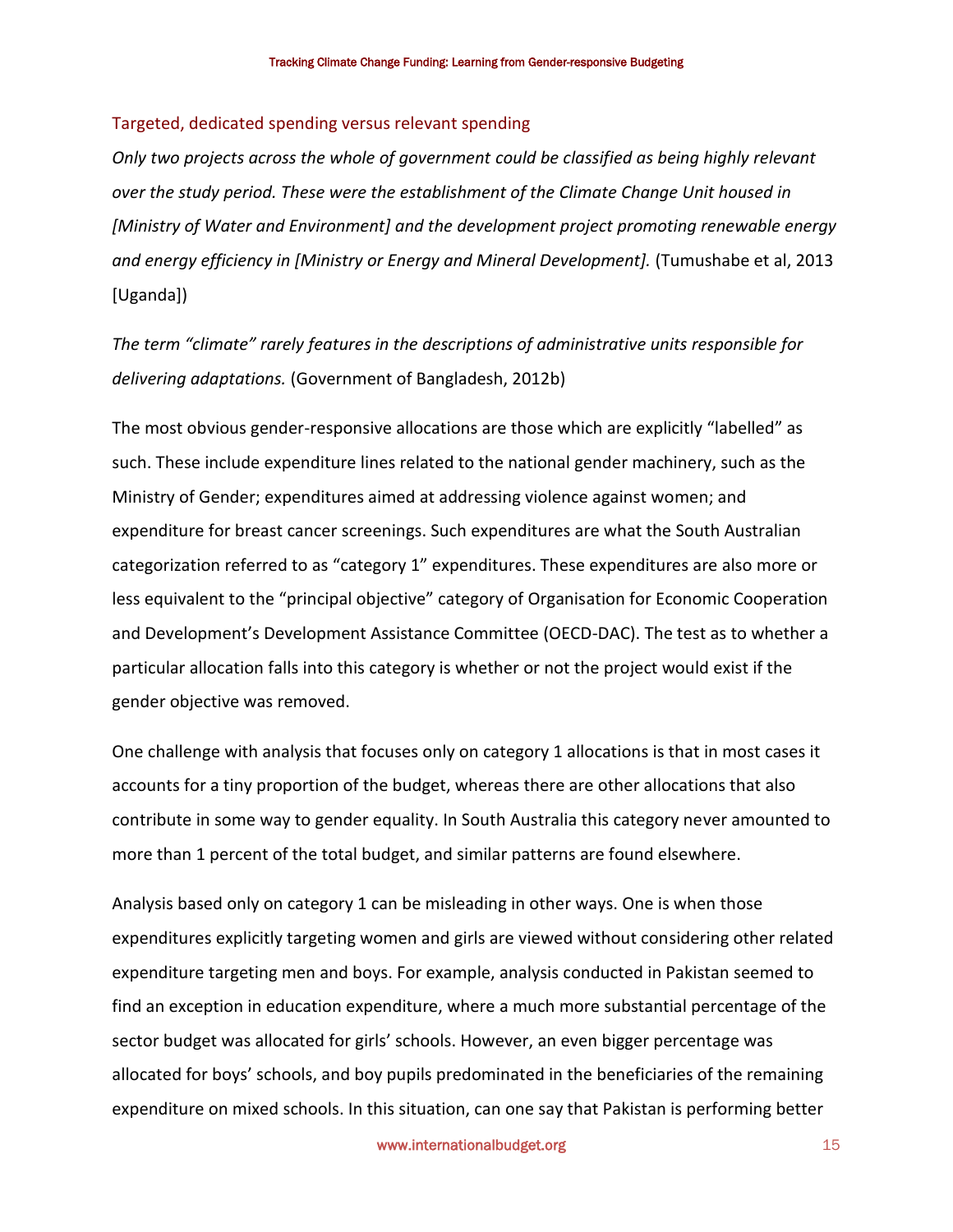than other countries where 1 percent or less of the education budget is explicitly allocated for gender equality? Similarly, when a Filipino nongovernmental organization found an allocation by a local government for Girl Guides, it could not simply label this as a "good" genderresponsive expenditure when double the amount was allocated for Boy Scouts. This confusion arises largely because "women" and "gender" are often conflated, so any expenditure on women is seen as promoting gender equality. Related to this is an approach that defines any expenditure targeted at either male or female individuals as "gender" even if it does not promote gender equality.

India's approach, where agencies are required to list women's schemes, highlighted another challenge in identifying targeted expenditure. In the early years the lists included items that focused on children. There was no indication that these items differentiated — whether negatively or positively — between boys and girls. Instead the items appear to have been included on the assumption that women are responsible for, or concerned with, children and thus allocations for children are ultimately for women. Critics argued that while women in reality do bear the lion's share of the responsibility for children, labelling in this way reinforced the unequal burden rather than promoted gender equality. These critiques resulted in some refinement of which activities were identified as appropriate for the lists.

#### Climate change considerations

Analysis that focuses only on budget items that explicitly and primarily target gender or climate will give an incomplete, and probably misleading, picture. The question of whether all targeted expenditures on "women" (or even on "men") qualify for a gender budget statement (which is meant to be about promotion of gender equality) is in some ways similar to the question of whether all "climate-sensitive" expenditures are relevant, even if they are not about "climate change" in particular. There is a further question, discussed below, as to whether some allocations might have negative implications for gender equality or in respect of climate change adaptation or mitigation.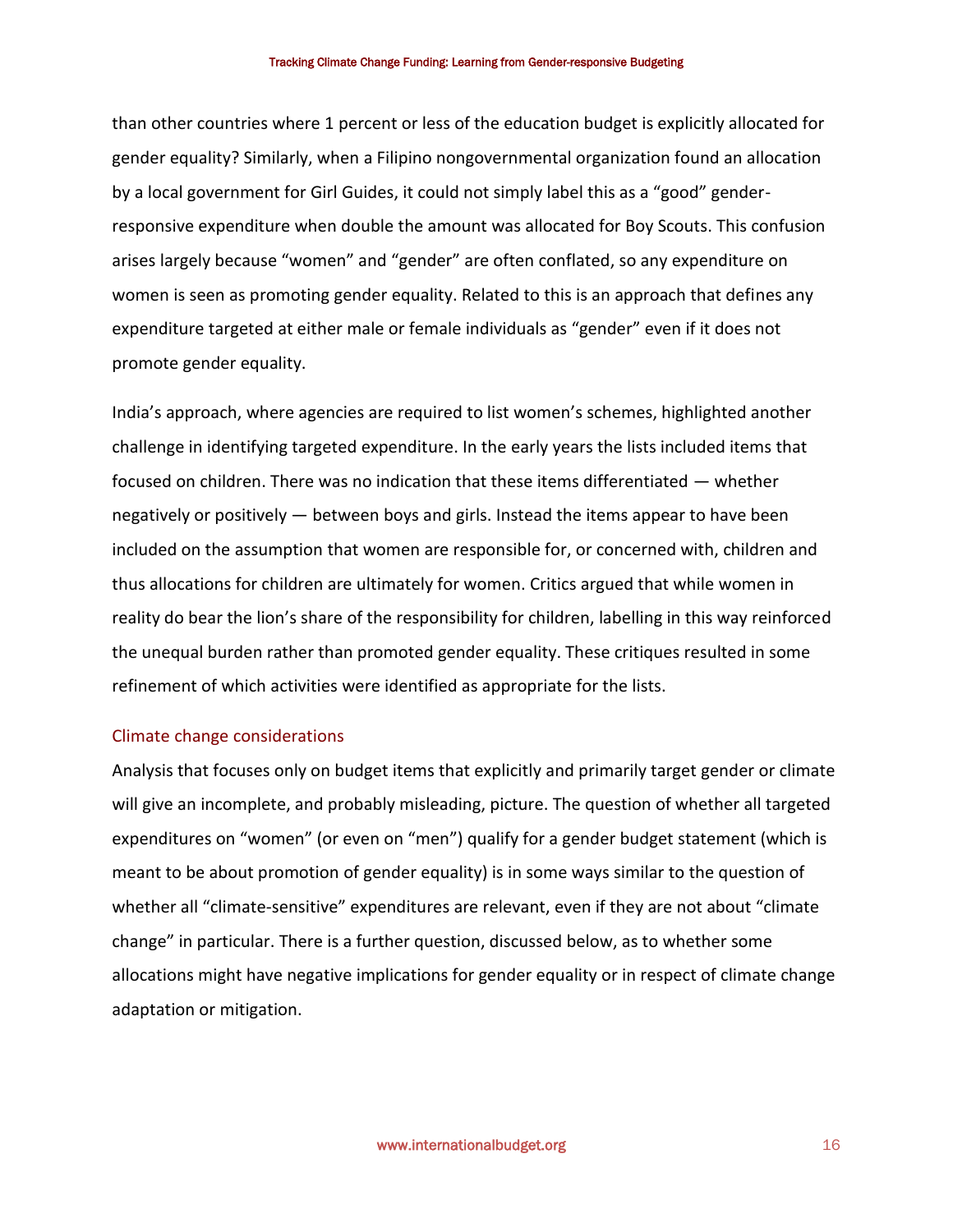#### Beyond targeted spending

*Proposed coding appears at programme level, while one needs activity details to evaluate the degree to which a programme is relevant to climate change.* (Government of Nepal, 2012)

*… activities related to climate expenditure are mostly at the activity level with several exceptions. . . . In the energy sector, however, most climate mitigation related activities are at the sub-activities level or even lower (at the component level), where no information related to actual budget expenditure is available.* (Ministry of Finance, Fiscal Policy Agency, 2014 [Indonesia])

An exercise that focuses only on directly targeted expenditure is problematic for at least two reasons. First, it contradicts the objective of "mainstreaming" gender across all policies and programs. Second, it clearly undercounts the extent to which government budgets are promoting gender equality.

The OECD-DAC framework has a second category for projects that do not have gender (or climate change) as a principal objective, but instead have it as a secondary objective. These are projects that would exist even if gender were not an objective, but would qualify on the framework if a gender equality objective is explicitly stated in the project documentation.

The South Australian framework goes beyond cases where gender equality is explicitly named. Their category 3 caters for "general" expenditures that, although not specifically targeted at women or gender issues, are assessed for their (often implicit) contribution to gender equality. Expenditures on water schemes that serve poor households, for example, could be included in this category because, in the absence of easily accessible safe water, it is women and children who usually spend time and energy collecting it. Further, women's household roles generally mean that they "need" water more than men. This categorization requires greater knowledge, and is more subjective, than that of the OECD-DAC in that the categorization depends on the coder's understanding of gender.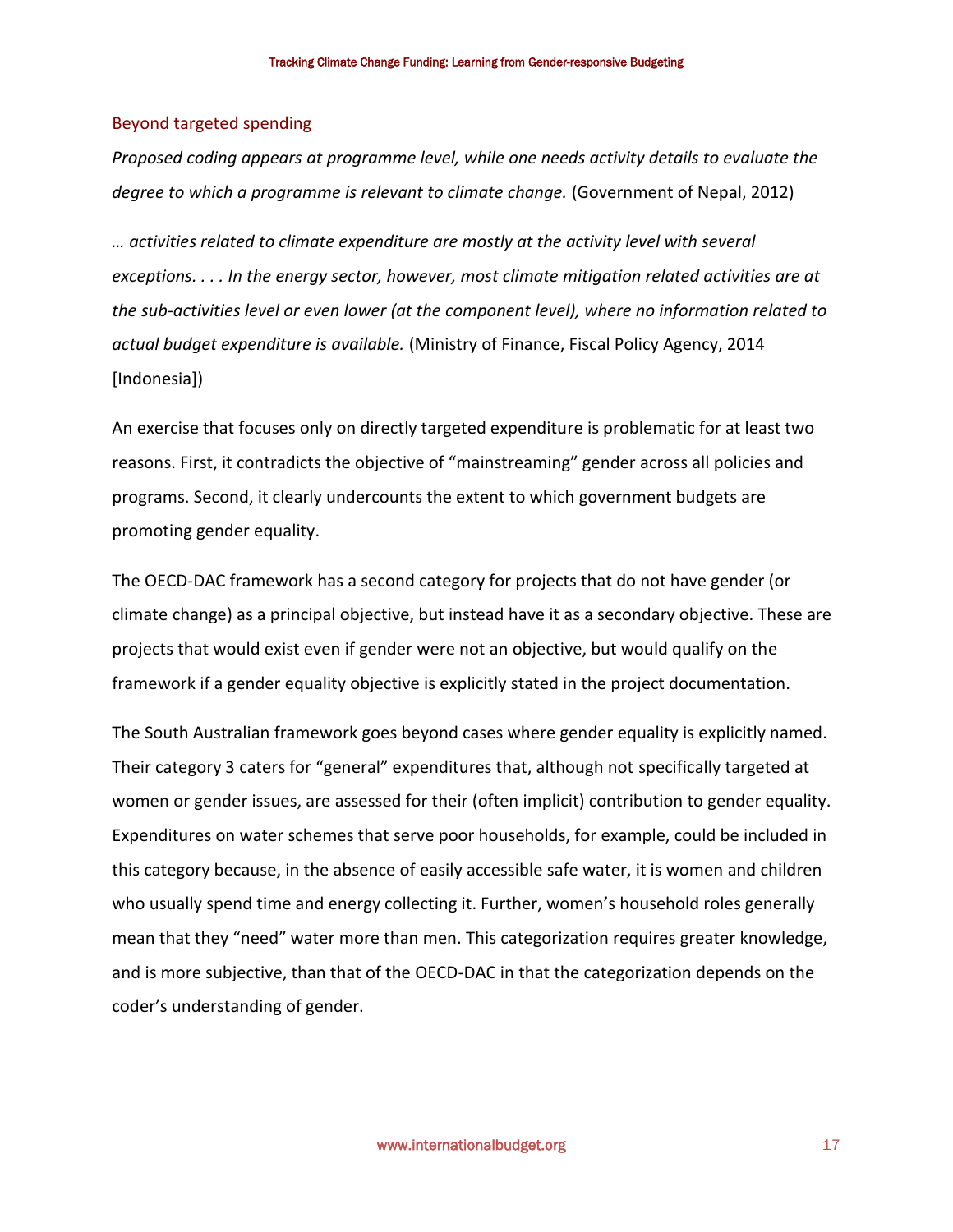#### Climate change considerations

Inclusion of expenditures beyond those that are explicitly targeted is essential to obtain a realistic picture of the extent of gender equality- or climate change-oriented expenditure. The extent to which, and accuracy with which, such expenditures can be identified depends on the approach and level of detail used by the particular government.

#### Existing or new expenditure

*Many of the earlier nationally identified adaptation projects were viewed as "repackaged development interventions."* (Lindsey et al, 2012: 6, citing Kaur et al, 2010)

*While climate finance is supposed to be additional and above ODA (Official Development Assistance) targets, contributions to adaptation are often reported as ODA and vice versa and likely to be double counted in the absence of adequate quidance.* (Chêne, 2014: 3)

Where GRB or child-friendly initiatives attempt to track allocations over time, consistency in how such allocations are identified becomes important. Safeguarding against possible mislabelling is also important in other instances in that officials responsible for drawing up budgets may "over-claim" allocations, either because they want to show that they are doing well or because of real misunderstanding.

One common form of mislabelling occurs after officials have been told, in training, that gender is about men as well as women, without it being made clear that it is about the relationships and inequalities between the two groups. In such cases, officials will label an allocation as gender-responsive because it targets "male and female" farmers, pupils, or other categories, even if there is no attempt to ensure that there is equitable access for males and females. In some cases this label is attached even where the number of women or girls is substantially below that of men or boys.

Another form occurs where allocations that were not previously considered to fall in a particular category are relabelled as such without any change in the activity itself. This practice can create the appearance that spending for a targeted group or sector has increased when, in fact, it has not. This practice was found in South Africa in the annual reviews of provincial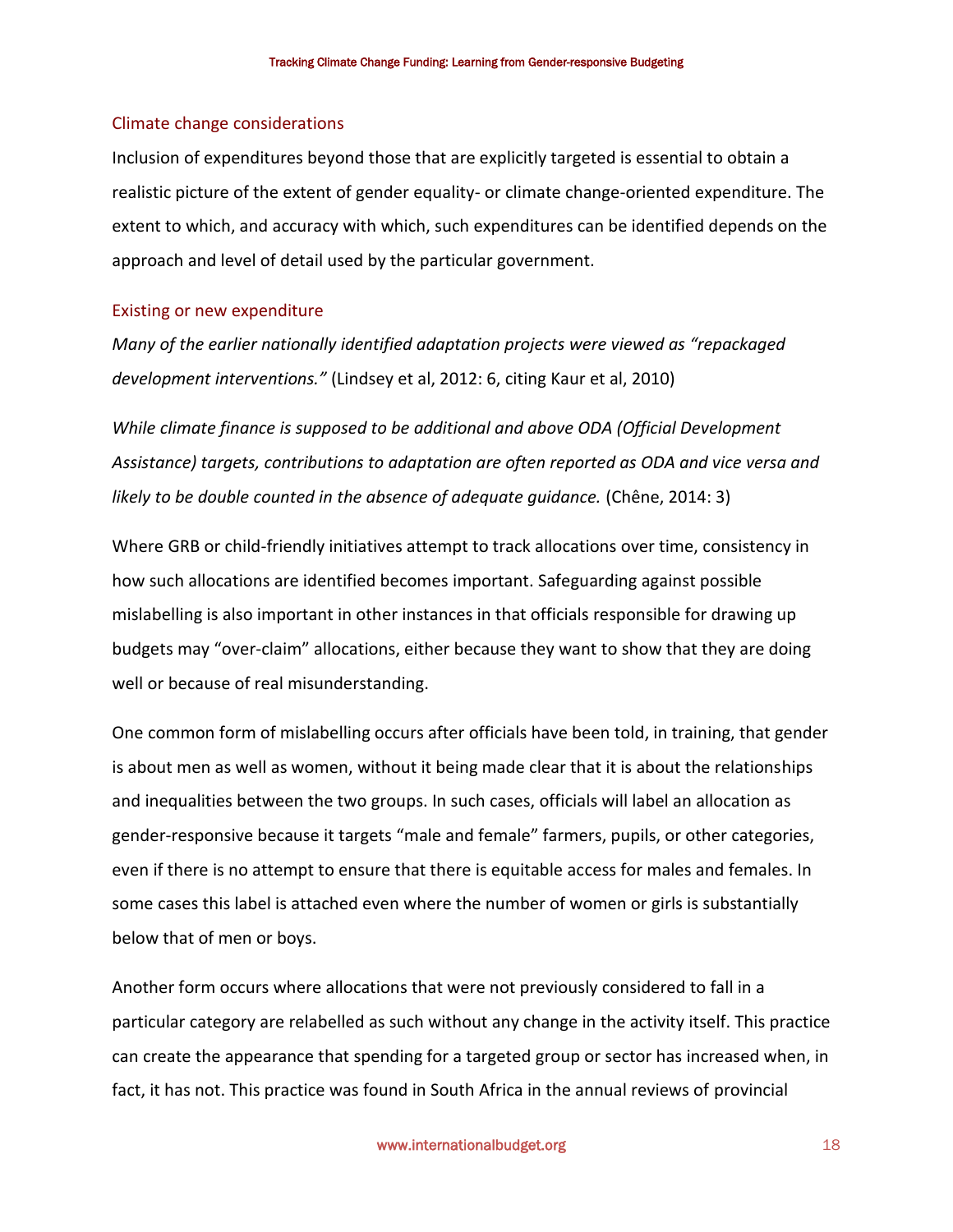allocations for implementation of the Children's Act. The review uncovered that subsidies for early childhood development were suddenly claimed as Expanded Public Works Programme allocations on the grounds that the community-based organizations receiving these subsidies might use them to help pay salaries or stipends for staff members. Yet this form of subsidy had been in existence for many years.

#### Climate change considerations

Relabelling allocations need not be considered a problem if the label is accurately applied and the aim is to estimate the extent of resources allocated for climate change. It does, however, pose a problem if one wants to analyze trends over time. It is also a problem if the relabelling represents an attempt to "game" the categorization in a way favorable for negotiations linked to the U.N. Framework Convention on Climate Change (UNFCCC).

### Types of expenditure

In some countries the gender machinery sees awareness raising as one of its primary functions. In one country the Ministry of Gender was referred to by other actors as the "Ministry of Events." For GRB this raises the question as to whether money spent on an awareness raising event should be considered equivalent to money spent on delivering services. Similar questions can be asked in cases where large amounts of money are allocated for developing policies when the main rationale for GRB is that policies on their own, without budgets to implement them, are of little or no worth.

The public expenditure identification study in respect of child protection in Tanzania distinguished between five types of activities, namely awareness raising, training (that both builds skills and increases knowledge), service delivery, referral to other services, and monitoring. Bangladesh's gender budget statement (see section B) requires agencies to distinguish whether a program's contribution to women's advancement is achieved through training, generating employment, providing a service, or "other." The case study document that accompanies this paper provides examples where certain categories of expenditure, such as management-related expenses, are excluded from gender budget statements.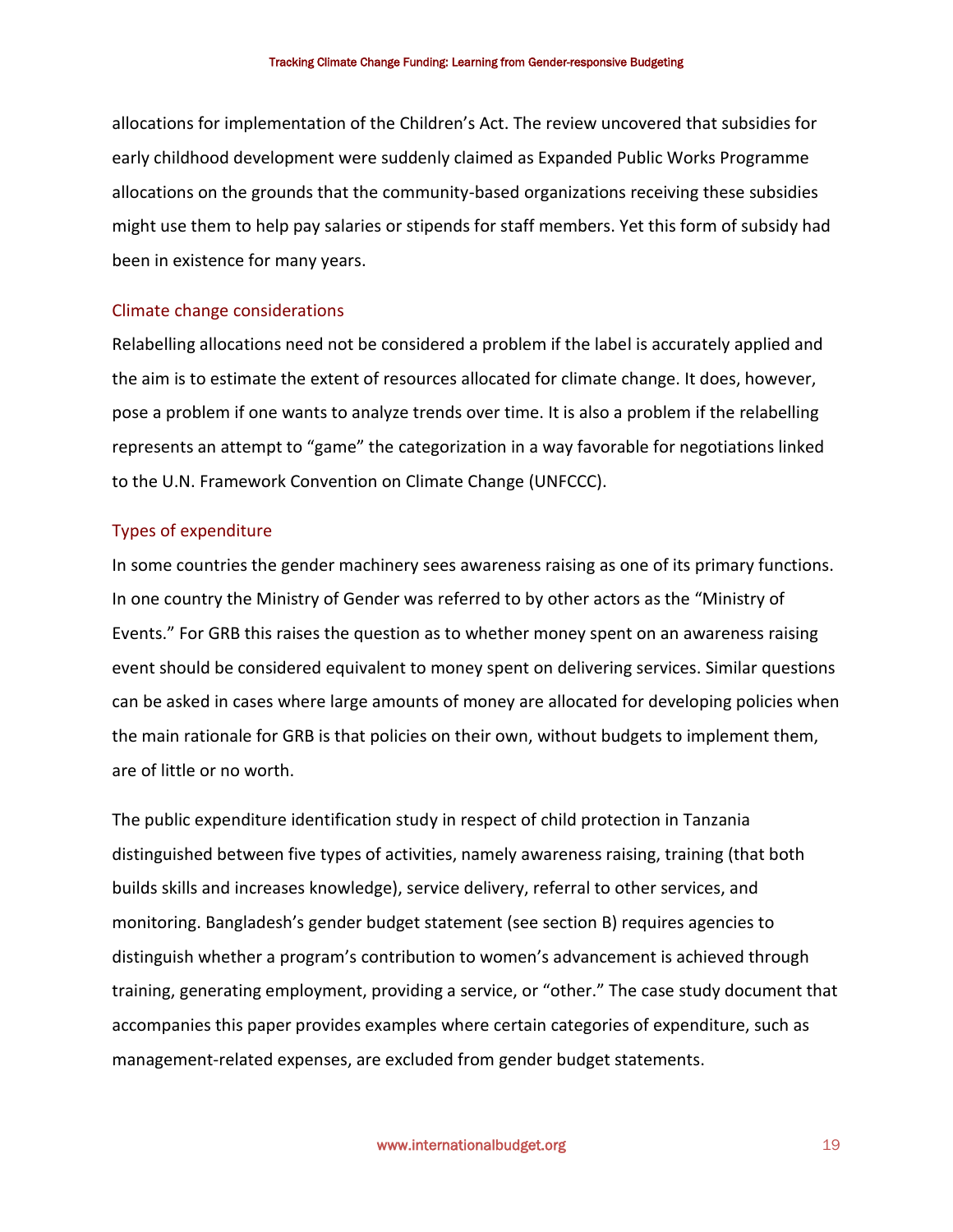Publicly available budget books often do not show the nature of the activities that the government is funding. In particular, the allocations approved by the legislature are usually at a much higher level — at best at the program level. Coding activities for impact on particular groups or desired outcomes, as in GRB exercises, generally requires access to more detailed internal documents. However, budget documents, such as the ministerial policy statements and budget framework papers in Uganda, provide narrative, detailed activities, and line item budgets that provide strong clues as to the nature of planned activities. For example, major allocations for fuel, travel inland, allowances, hire of venue, and "workshops and seminars" indicate a focus on workshop activities.

#### Climate change considerations

A focus only on the amount that is allocated, without considering the activities, is likely to overstate the impact of allocations. There is a particular danger in respect to issues like gender and climate change, where there is known international interest in promoting the issues, that large amounts of funds will be allocated to activities such as awareness-raising and activities seen as related to policy-making with relatively small amounts of funds allocated to implementation and service delivery. In particular, awareness-raising alone is likely to achieve little if one subscribes to the belief that people learn very little when they simply hear or read something, and learn much more when they "do" something.

#### Negative allocations

*… considerable sums being invested in fossil fuel power generation, increasing green-house gas emissions … money diverted in 2011/12, including from climate change, to energy and transport.* (Government of Bangladesh, 2012a)

*Activities which have negative impact on climate change, for example cutting of trees for electricity generation, are not counted.* (Government of Nepal, 2013)

*Another important consideration when developing a green economy budget is to include the negative impact of government budget on environmental and social aspects. It will also be important to highlight negative impact expenditure by line Ministries and Ministry of Finance (i.e., incentives for land clearance).* (Silvia, undated [Indonesia])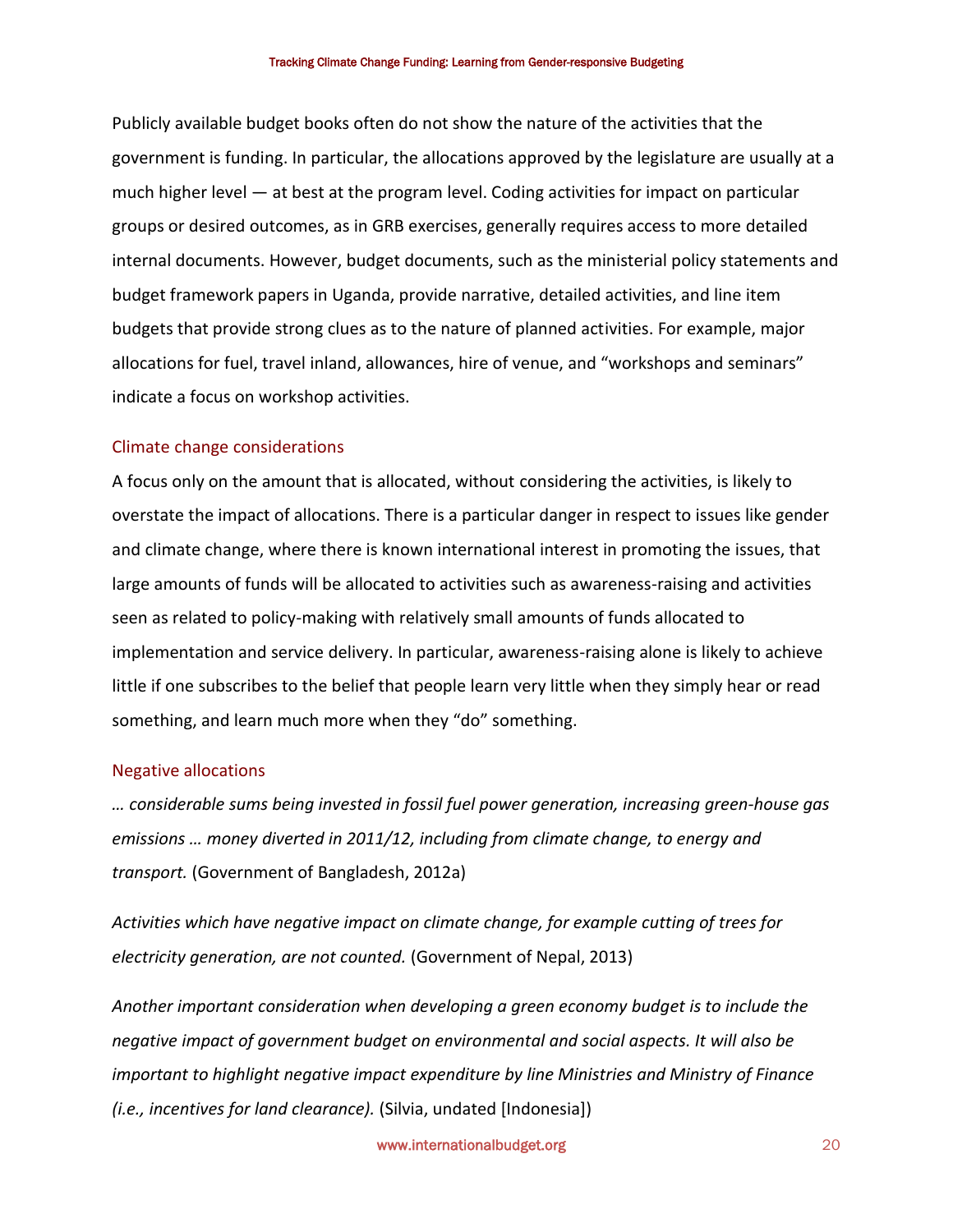Among the government GRB initiatives covered in the technical companion to this paper, only Bangladesh explicitly makes allowance for allocations that will negatively affect gender equality. Recognition of this possibility is encouraged by the Bangladesh format in which every objective of a ministry must be rated on gender equality and poverty reduction. The negative rating has, however, rarely if ever been used. In the formats of other countries, ministries typically are required to report only on those programs or allocations that they see as contributing to gender equality.

A full GRB evaluation needs to include allocations with negative impact, although what is considered negative and positive might well be contested. A full evaluation would also need to record instances where gender-responsive allocations are halted; for example, eliminating funding for, and thus forcing closure of, shelters for abused women. This could happen, in particular, when donor funding for a specific activity dries up.

## Climate change considerations

Negative allocations seem more important in the climate change area than for GRB as the amounts spent in ways that have a negative impact may well outweigh those with a positive impact. While some might argue that they are covered elsewhere, such as in environmental assessments, excluding them from climate change funding analysis can give a very misleading picture.

## 2.3 The scope of the exercise

There are several factors to consider when deciding on the scope of a GRB or climate change finance exercise.

### Sectors and ministries

*Climate resilience needs to be integrated into all aspects of national development. Each line ministry takes the lead in integrating a climate change response within its sector policy.*  (Government of Nepal, 2012)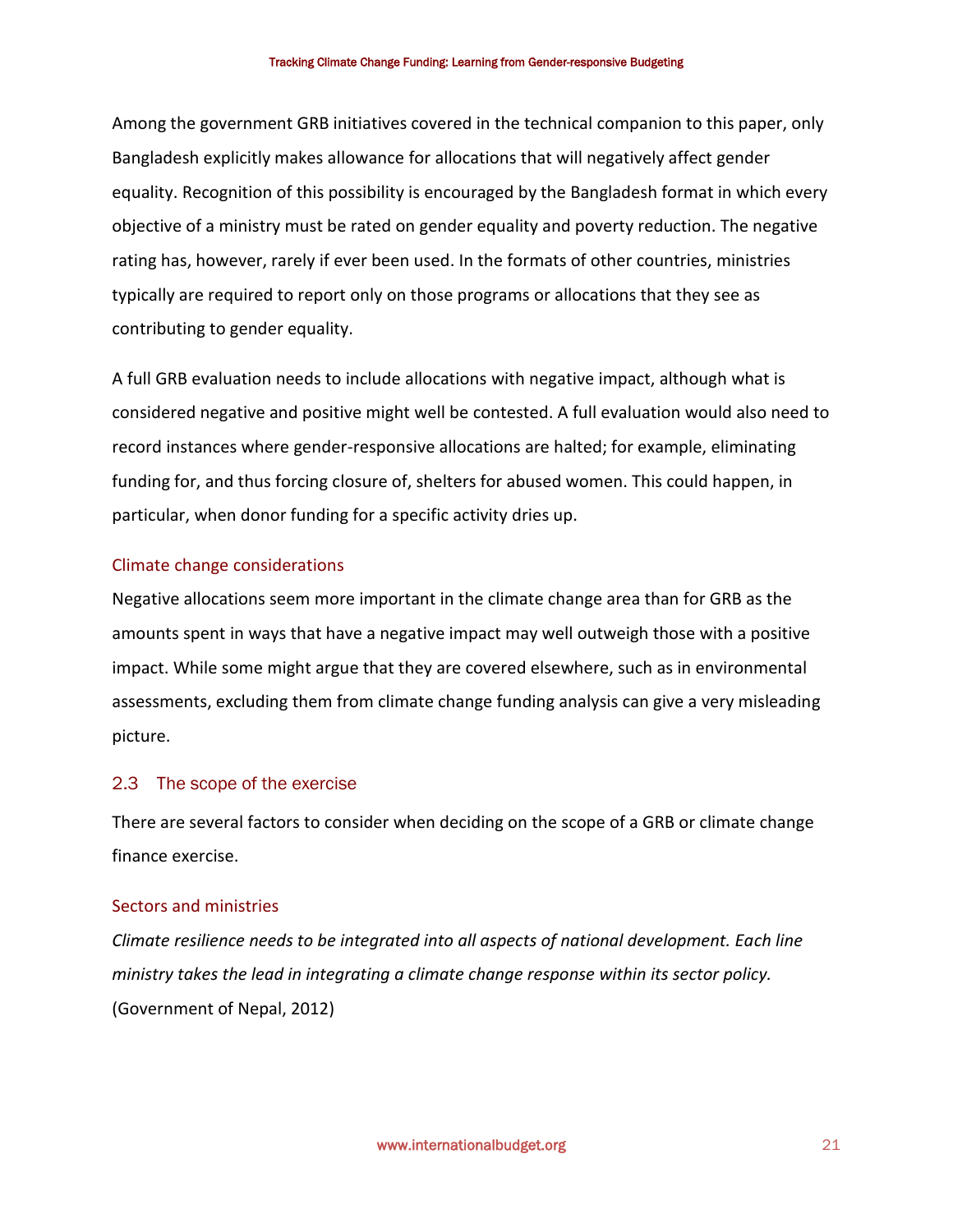*Of 27 ministries, nine have climate-related budget allocation in their budget headings. Four ministries account for 84 percent of the total climate change budget.* (Government of Nepal, 2013)

*At least 37 ministries have at least one climate-sensitive programme. But three ministries together account for at least 60 percent of allocations.* (Government of Bangladesh, 2012a)

The South African Women's Budget Initiative analyzed the budgets of all national departments (equivalent to ministries in many other countries) over the first three years of its existence. The full coverage was intended both to provide a full scan of government activities and budgets in the early post-apartheid years and to make the ideological point that gender issues can be found "everywhere."

Subsequent GRB initiatives in other countries often focused on a smaller number of ministries. These were sometimes labelled "pilot" ministries, implying that the exercise would subsequently be extended to all. In practice, some initiatives remained focused on the "pilot" ministries, which typically included (but were not limited to) education, health, agriculture, and ministries responsible for local government. Other initiatives extended to all ministries, but compliance was not always complete. For instance, the government initiative in India, made special efforts to involve the "non-traditional ministries" and to find relevant issues to raise in respect of their budgets.

One danger of forcing all agencies to find gender issues to address is that this may result in an increase in the budget of an agency and thus allocation of resources that could be used more effectively elsewhere in addressing gender equality. In the South African Women's Budget Initiative the question was phrased crudely as: "Do we want to ensure that the Department of Defense budgets for gender equality, or do we want to ensure that the defense budget is reduced as much as possible to free up money for other uses?"

Where the focus is restricted, care must be taken in delimiting the key areas. In the case of gender, there is a danger of focusing only on social sector agencies, with the implication that gender issues are not relevant in the more economic agencies or the protective ones (e.g.,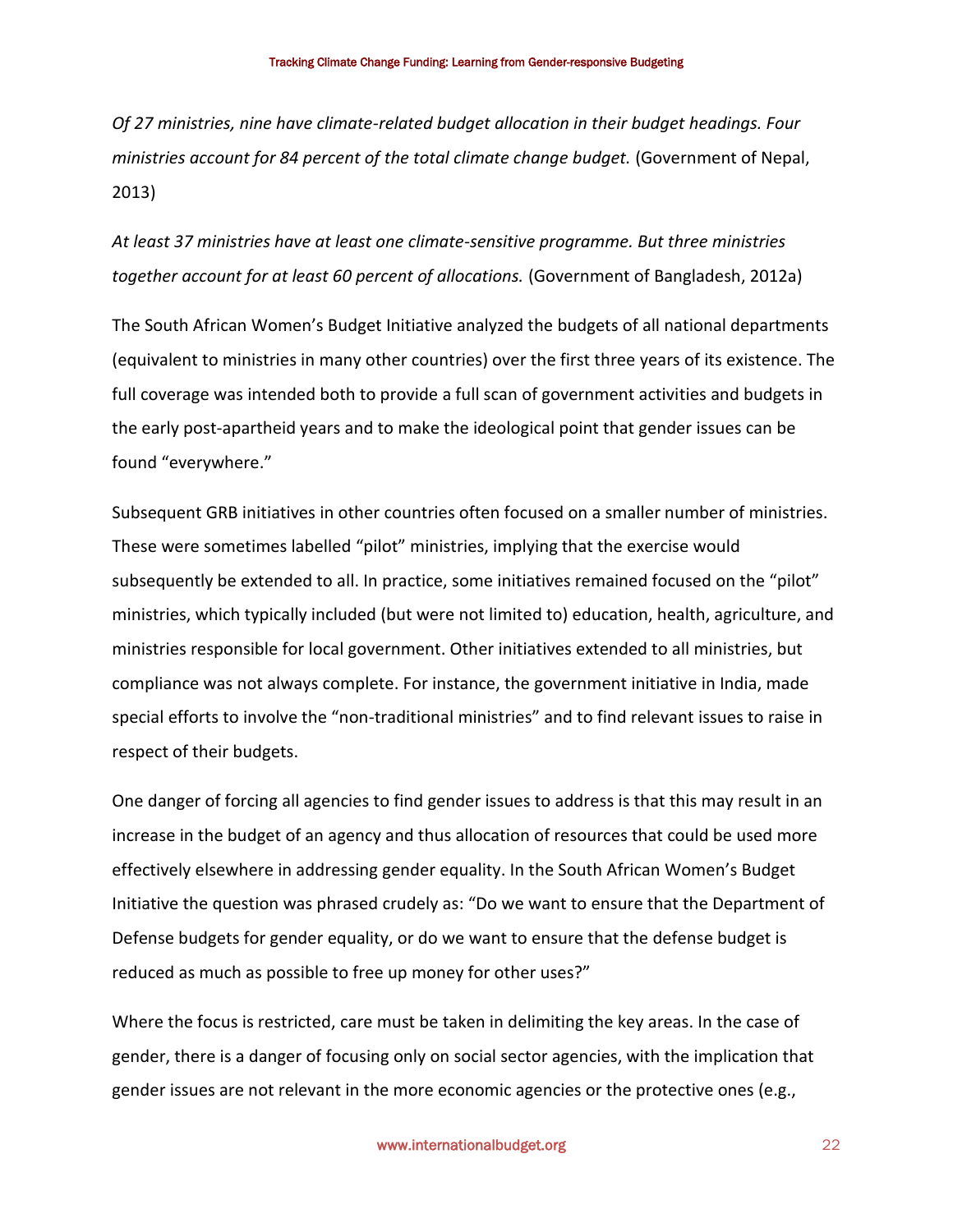defense, policing, and regulatory agencies). Delimitation of agencies is also more complicated when the aim is to identify allocations for a problem — such as gender-based violence — that requires interventions across a range of agencies.

#### Climate change considerations

In terms of effectiveness and efficiency, it probably makes sense to concentrate on ministries with larger overall budgets and/or those that have an important role to play in addressing climate change issues. This is particularly the case in an initiative that involves a study of government budgets by actors outside government. It applies to a lesser extent in an initiative in which agencies are themselves required to report on their contribution to climate change, for example, using climate change budget statements.

#### Levels of government

*Local government has limited power, financial autonomy and capacity to address climate change.* (Government of Bangladesh, 2012a)

*Local governments are heavily dependent on conditional financial transfers from central government, constituting over 90 per cent of all local government funds.* (Tumushabe et al, 2013 [Uganda])

Many of the inside-government GRB initiatives — and particularly those related to gender budget statements — are found in central government. This can be a problem if responsibility for delivery of many of the services most important from a gender perspective, such as education, health and social welfare, is at a subnational level. Typically in such cases the central ministry has responsibility for policy development and overall coordination, which do not require major budget allocations. Preferably, the larger allocations should go to implementation.

In many countries local governments are heavily dependent on grants from central government. If most of the funds are provided in the form of conditional grants (i.e., the use of such funds is restricted to specified activities), then gender-responsiveness can be monitored through examining the amounts, distribution, and rules attached to the conditional grants. In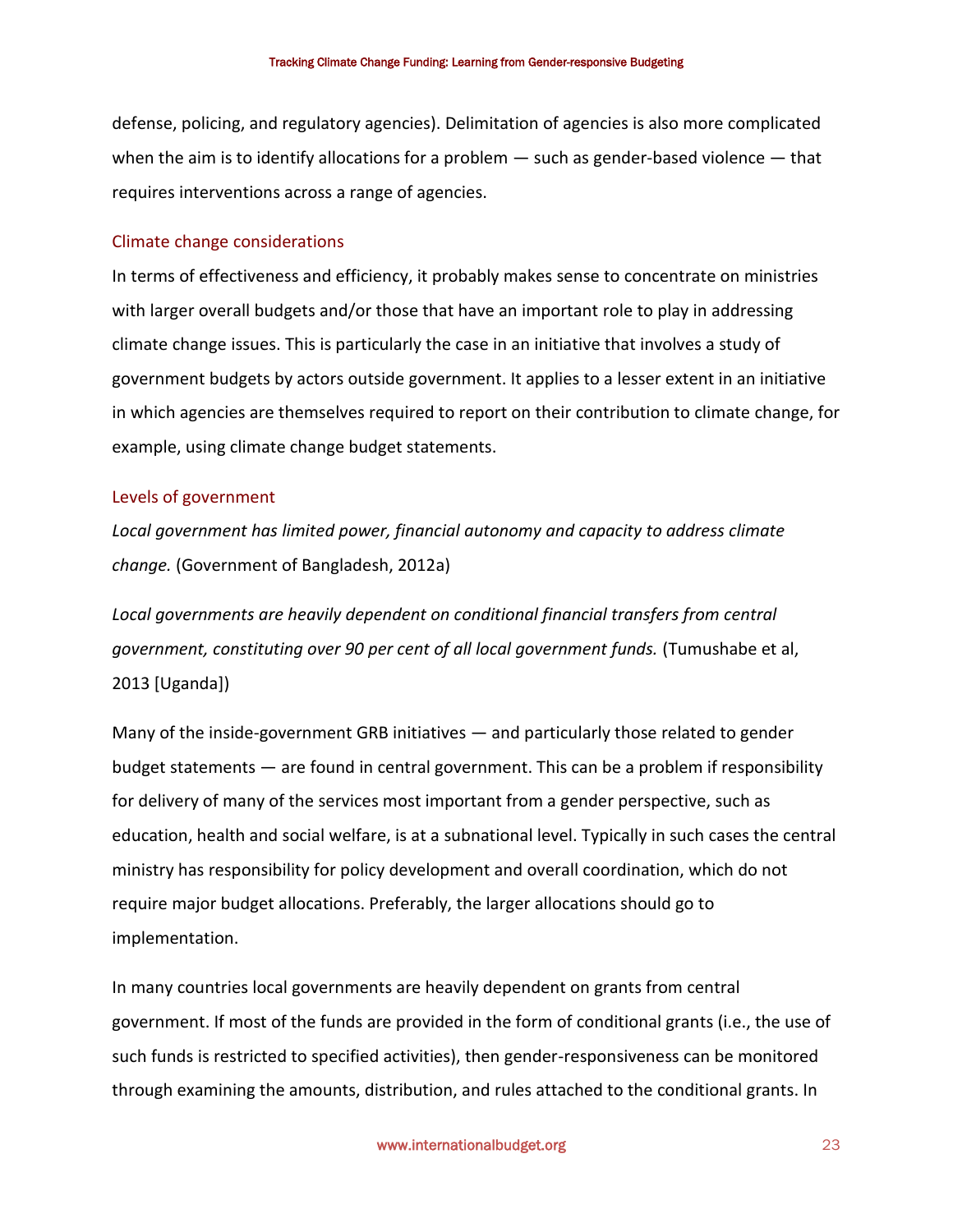contrast, if most of the funds are provided in the form of block grants to be spent at the discretion of the local government to achieve defined goals, then the breakdown of the local government budgets is required for monitoring whether allocations and expenditure are gender-responsive.

In a few instances, GRB and child-friendly budget initiatives have examined the formulae used to divide revenue between central and other levels of government and between entities at each of the levels. In South Africa, for example, the formula used for dividing the provincial share between the nine provinces does not include a component relating to social development (welfare). The National Treasury argues that the poverty component covers this aspect because the variables used to calculate a social development share would be the same as those used for the poverty share. The problem with this argument is that the weighting of the poverty component has not increased over the years despite the introduction of new legislation, and in particular the Children's Act, that places substantial, and explicit, new obligations on government to provide and fund a range of services.

#### Climate change considerations

The extent to which focusing a climate change budget exercise on central government is a problem depends, in large part, on the functional allocation between central and other levels of government, and the form of government resource flows — in particular whether they take the form of conditional or block grants.

### Development or recurrent spending

*Projects are not the most effective way of addressing problems. So donors are keen to move to programmatic and then want to track.* (Interview)

*Climate coding will be applied to development (capital) investment and not for recurrent expenses. The recurrent expenditure would occur irrespective of climate change activities.*  (Government of Nepal, 2012)

*Seventy percent of climate change-relevant funding is allocated to development expenditure, which partly reflects the investment nature of climate change mitigation and adaptation*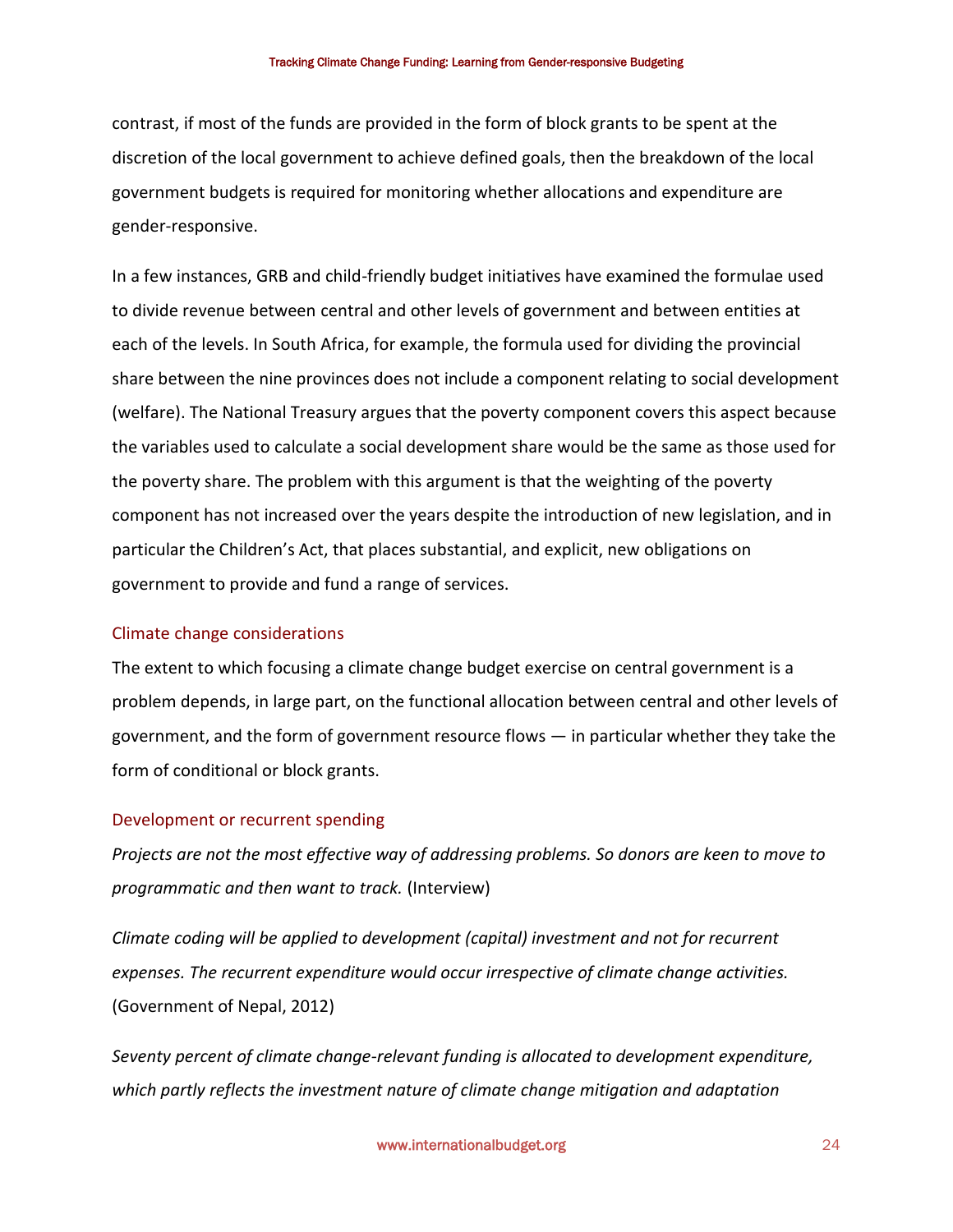*activities, but also the Ministry of Finance's practice of classifying all projects and programmes (including those funded by donors) as "development" expenditure. This implies that the boundary between the development and the recurrent budget is somewhat arbitrary.* (Yanda et al, 2013 [Tanzania])

In the past many developing countries had separate budgets for development and recurrent expenditure. The names and definitions of the two parts differed across countries, but generally the development budget contained the allocations for "projects" and, in particular, funding for projects received from donors, while the recurrent budget reflected operational costs funded by government's own revenue. Often the Planning Commission or a similar body bore overall authority in respect of the development budget while the recurrent budget fell under the Ministry of Finance.

Some GRB initiatives have focused on the development (or equivalent) budget, on the basis that the recurrent budget primarily provides for salaries of government officials. This argument overlooks the importance of government officials for delivery of key services that are extremely important from a gender perspective, such as education and health. Ignoring the recurrent budget also excludes investigation of how much money is being allocated for the bureaucracy.

Public finance reforms introduced in many countries have typically attempted to bring the two parts of the budget together, and to place the full budget under the Ministry of Finance. The reforms have also generally attempted to have governments budget in terms of programs (areas of activity) with specified objectives rather than simply treating budgeting as a bookkeeping exercise by institutional units.

Despite reforms, budgets in some countries still reflect the legacy of past practice. In particular, allocations for government officials may be listed separately rather than as part of the function, program, or service to which they contribute. This makes it difficult, if not impossible, to estimate the full cost for particular activities.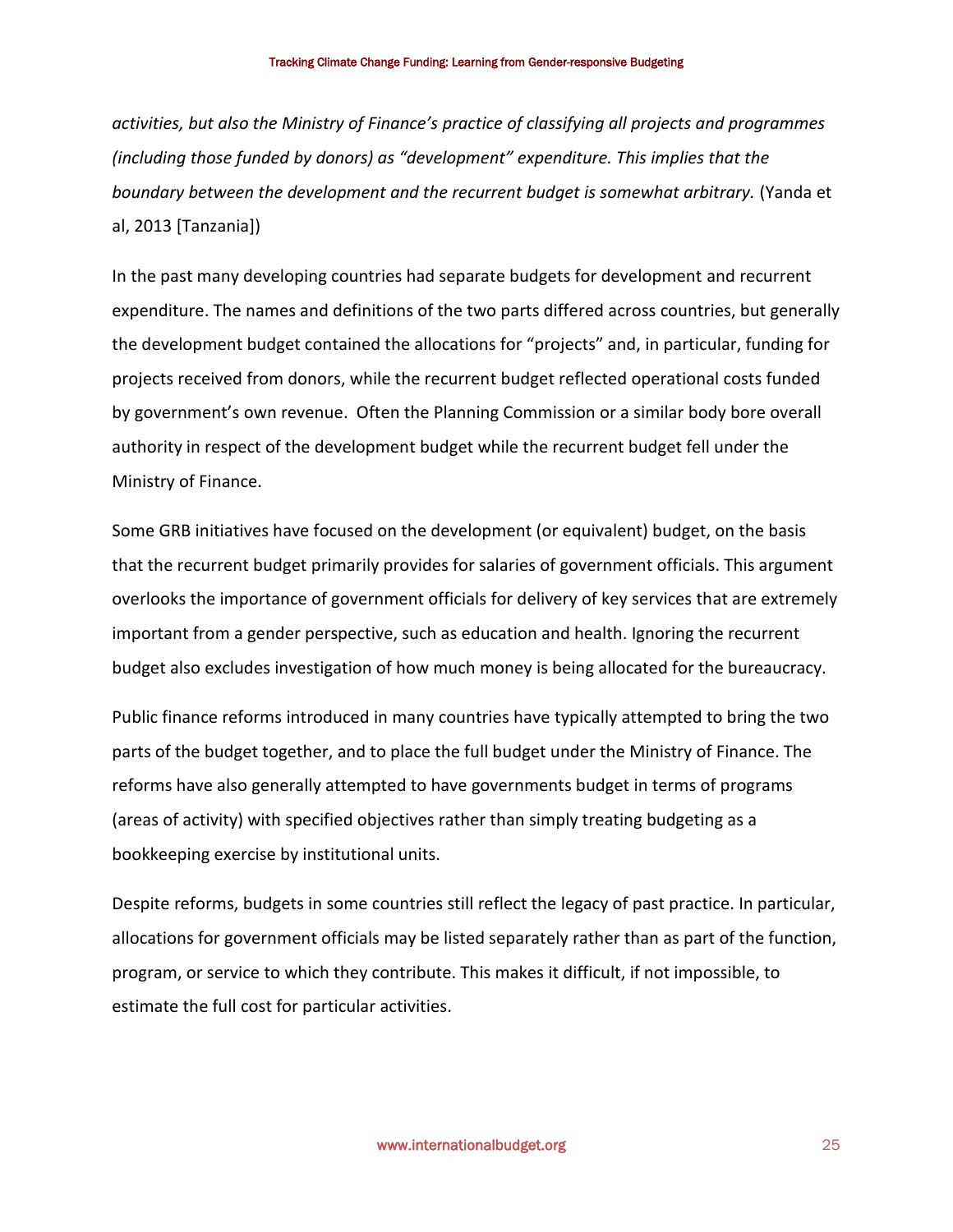#### Climate change considerations

The recurrent budget is perhaps less important for climate change funding than it is for funding activities to promote gender equality given the bias in climate change funding toward investment rather than service delivery. Nevertheless, it is important to understand the way in which a particular government structures and classifies the components of its allocations.

#### Donor or own revenue

*At present, the climate change budget code may seem of little importance, but its future implications are immense, particularly in the sense that multilateral agencies and bilateral donors are focusing on impacts of climate change. Most of the funds required to take adaptive measures and to mitigate climate change will have to be drawn from globally available funds.*  (Government of Nepal, 2012, foreword by vice-chairperson of National Planning Commission)

*Government funds three-quarters of climate actions in Bangladesh.* (Government of Bangladesh, 2012a)

*Climate change relevant expenditure has increased steadily as a proportion of the total budget from 4.2 percent in 2009/10 to 6.5 percent in 2012/13. . . . Domestically sourced finance declined by 4 percent over the period while foreign financing grew by 61 percent.* (Yanda et al, 2013 [Tanzania])

Related to the question of development or recurrent is the question of whether a GRB exercise covers the use of own revenue, donor revenue, or both. Overall, it is probably true to say that most exercises cover both. However, where exercises focus on the development budget there is usually an implicit focus primarily on donor funding.

The donor issue is important for GRB both because of the commonly heard assertion in some countries that attention to gender is donor imposed, as well as the concern as to what will happen when donor funding dries up.

In one African country in the late 1990s, the Ministry of Gender was referred to unofficially as the "Danida Ministry" because the bulk of its budget came from the Government of Denmark. In South Africa a study of donor funding of government around the same time found that, if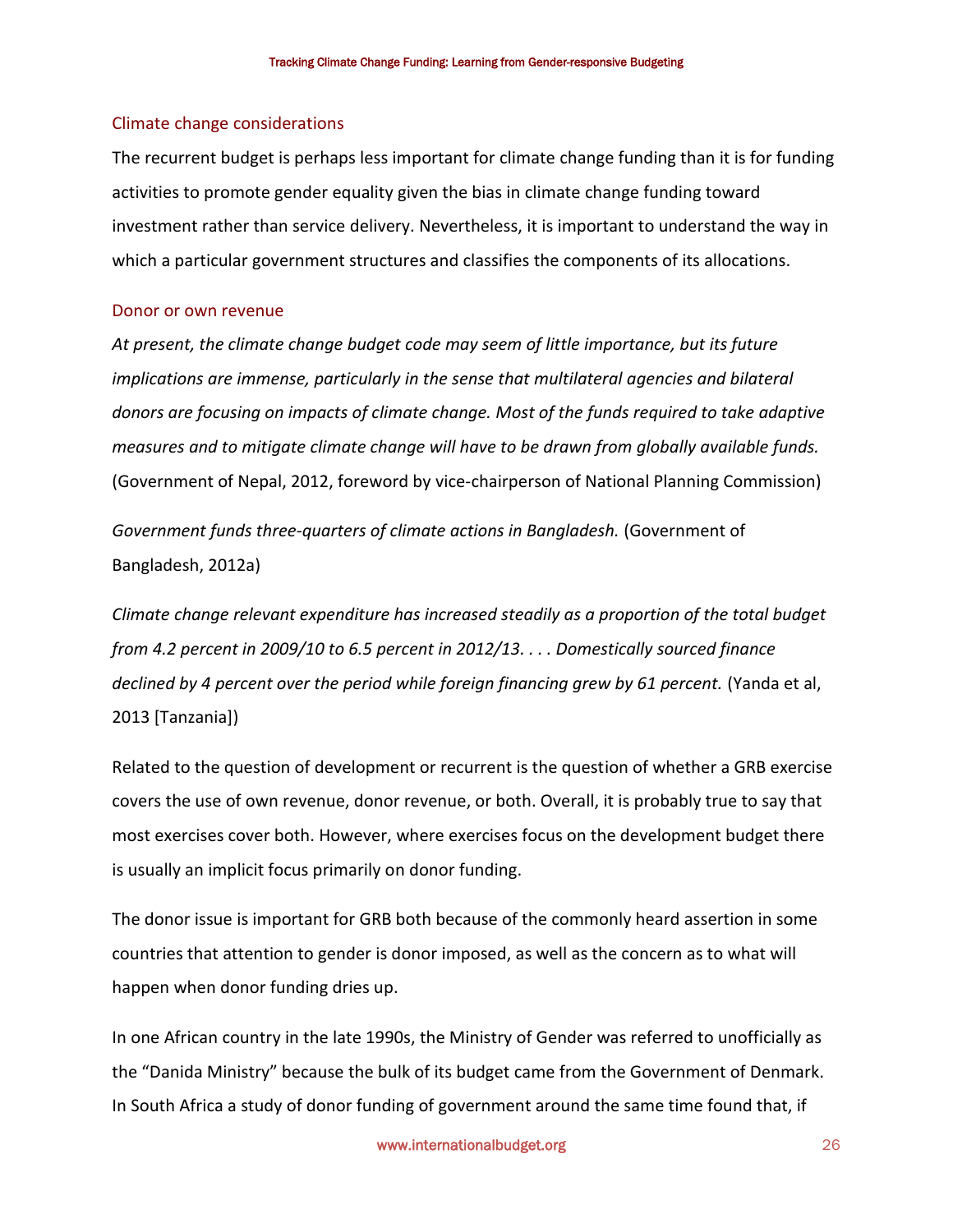anything, the South African government was pushing gender issues harder than donors. About a decade later, when the Zuma administration established the Ministry of Women, Children and People with Disabilities, many donors were keen to support it while many local gender advocates questioned whether such a ministry should exist at all.

Where both own revenue and donor funding are covered in GRB analysis, a linked question is whether the analysis and reporting distinguishes between the two elements. This was often done in earlier GRB analyses but is more difficult, if not impossible, when donor funding happens through general budget support. This is also an area in which the OECD-DAC markers are of little help.

Some donor countries have tried to address the challenge of ensuring gender responsiveness of general budget support by including gender elements in the indicators monitored in relation to the "variable" tranches of support. (i.e., payments where the amount depends on the recipient government's performance against pre-specified indicators). In the late 2000s in Mozambique the 13 indicators for the variable tranche included four women/girls output indicators for education and health. In Tanzania around the same time several of the indicators were sexdisaggregated or sex-specific. These indicators included, in education, "Girl/boy ratio in secondary education;" and, in health, "bednet use last night current by pregnant women" and the "HIV prevalence amongst 15-24 year-old women attending antenatal clinics." In both countries there were indications at the time that use of these indicators would be reduced. Many gender advocates feel uncomfortable with the idea of using gender as what is, in effect, a "conditionality" imposed on the recipient government.

A further challenge in analyzing donor funding is the generally poor transparency of these funds, and the fact that sometimes substantial funding happens "off budget." In particular, the United States has resisted channeling its funding through government budgets. This has severely hampered gender analysis of funding for HIV and AIDS, an area in which there are stark gender issues.

The distinction between donor and domestic funding can be informative. For example, recent child-friendly budget analysis in Uganda looked at the extent to which the national action plan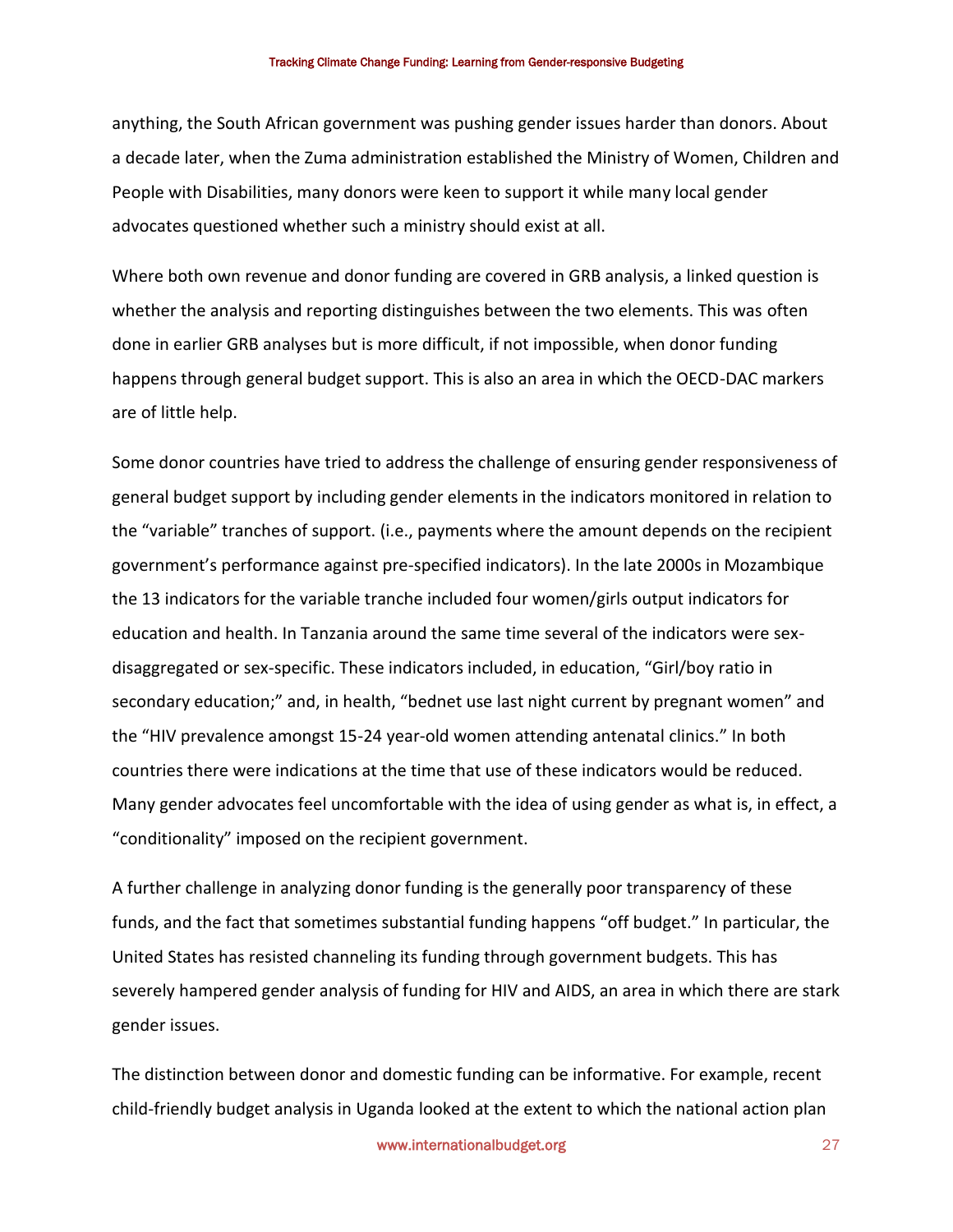for the elimination of the worst forms of child labor was being implemented. The plan included an estimate of the cost of implementation. The analysis found that while the total amount allocated for the largest single element of the plan (construction and rehabilitation of primary schools) had increased, the amount allocated was not as large as the costing of the plan indicated was required, and the amount allocated by government had actually decreased. This analysis raises the issue of fungibility, where extra funds received from donors allow government to shift funds that would have been used on the target activity to another activity that does not address the issue of concern.

#### Climate change considerations

Distinguishing between donor and own funds seems especially important for climate change funding analysis given the existence of a plethora of funding initiatives and high expectations on the part of governments of poor countries. For climate change, it is probably appropriate to distinguish between different forms of foreign funds, such as those from the global funds and those that come through bilateral and multilateral agencies alongside other Official Development Assistance (ODA). Within the bilateral and multilateral agencies, there is interest in further distinguishing between "development" (i.e., anti-poverty) funds that might contribute to climate change-related activities and funds that are provided by the donor specifically for climate change. A particular challenge for monitoring climate change finance, not found to the same extent for GRB, is the establishment of separate channels that might not be reflected in the standard government budgets. Bangladesh has set up such a separate channel even for its own climate change-related funds.

Private sector practices and related expenditures are probably more important for climate change than they are for GRB. Private sector funding is also not usually the focus of GRB, which is based on the understanding that governments collect and spend public funds, and thus have an obligation to spend the funds for the public good. The private sector (arguably) does not have the same obligation. The private sector is, however, especially important in the area of mitigation. The most common government activities and allocations in this area relate to creating an environment — through laws, policies, incentives, taxes, and the like — that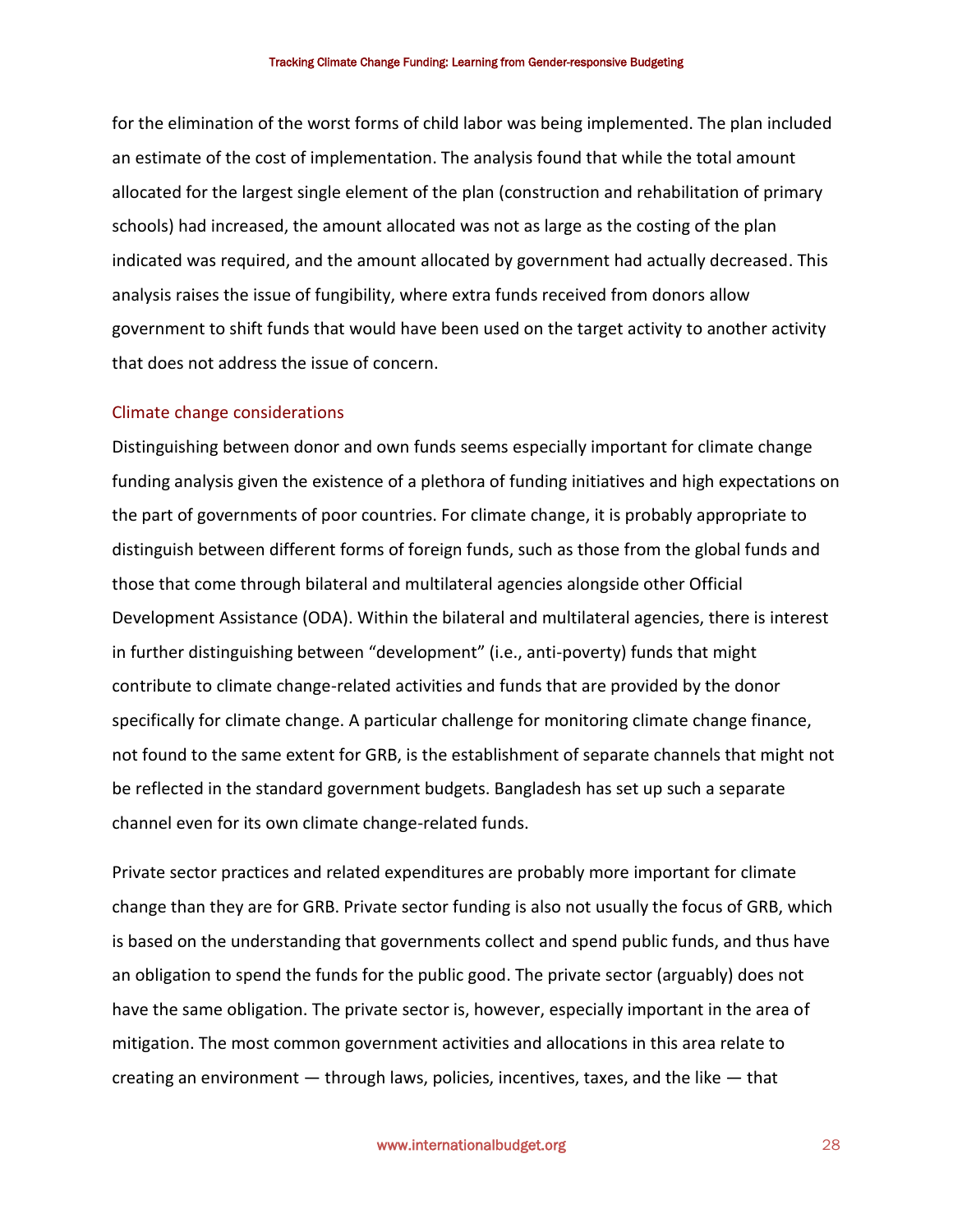encourages the private sector to consider mitigation issues. For the most part, areas such as laws, policies, and the like are unlikely to require large allocations by government. Incentives and tax allowances to encourage private sector climate-related investments can be measured as "tax expenditures," that is the amount of revenue foregone by government through implementing the measure.

#### Nongovernment budgets

*NGOs play a significant role in Bangladesh, including the delivery of climate-related finance. . . . However, the lack of coordination with local government bodies and competition between NGOs present challenges in tracking climate expenditure and aligning efforts to addressing climate change in a more integrated manner.* (Government of Bangladesh, 2012)

GRB was conceived in respect of government budgets, based on the rationale that: a) government budgets use public money; therefore b) there must be public accountability; and c) the money must be used for the public good, in particular to help those least able to help themselves. In some cases there have been arguments, especially from government officials, that allocations and contributions by other players should also be considered. In particular, officials might ask that budgets and contributions of nongovernmental organizations be considered. This is especially the case when government perceives NGOs to be competing with them for funds. There are also questions as to how the "community" is contributing, as reflected in use of the term "cost-sharing" when user fees are required for access to basic services, such as education, health, water, sanitation, and electricity.

In South Africa the issue of government responsibility for providing and funding services was raised in a court challenge brought by longstanding welfare organizations in Free State province. These organizations had for many years received a "subsidy" that covered part of the cost of providing services. They were expected to raise the remaining funds elsewhere as best they could and, in the absence of the necessary funds, reduce expenditure through, for example, staffing with volunteers or workers who received much lower pay than similar workers in government employment. A government affidavit explicitly noted that the "spouse" of the manager of residential institutions could provide free services, which would need to be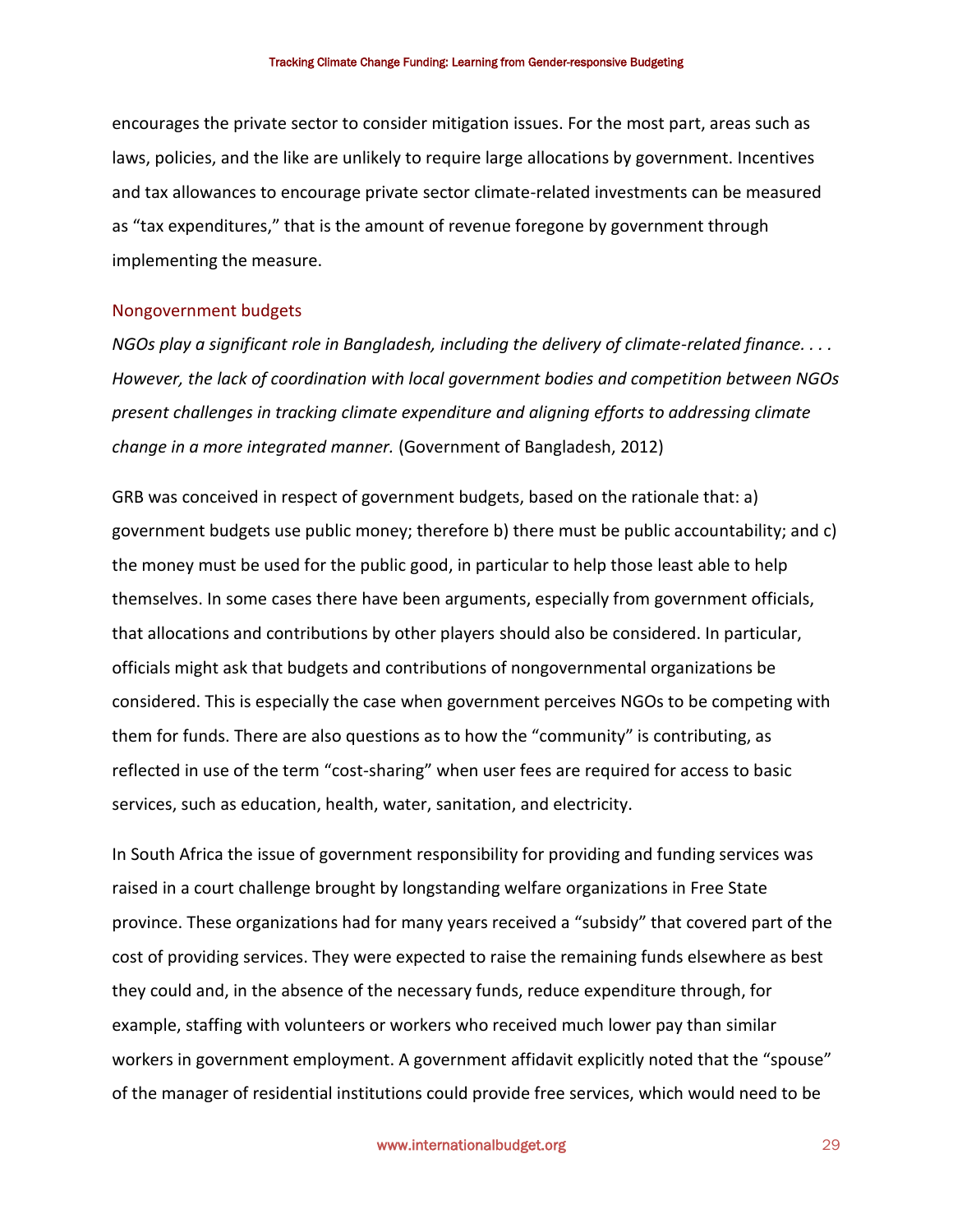paid for in government-run institutions. The court did not accept the government's arguments and ordered that policy and practice be revised as government was legally obliged to ensure that the service was provided, and the partial funding policy did not achieve this.

The government's expectation of the "spouse" in this court case points to the implicit gender issue when there are expectations of "contributions" from other actors. A similar implicit gender issue arose when wide scale programs of community- and home-based care were introduced in countries affected by the AIDS epidemic as a means to alleviate the burden placed on health facilities. In these cases members of poor communities — overwhelmingly women — worked for no pay or small stipends providing care to other members of the community. In doing so, they were effectively subsidizing government. German economist Ingrid Palmer took this notion further by referring to the unpaid work (housework, cooking, childcare, and the like, as well as collecting fuel and water in poorer countries) that most women do in their homes as a "tax" that women pay before they enter the labor market. The work done contributes to overall production in the country but, with the woman receiving no payment, she is effectively paying the full value of the work over to the public good.

### Climate change considerations

Similar to the argument in respect of the private sector above, civil society organizations do not have the same obligation as government to spend their funds in ways that are accountable to the general public and for the public good. They are therefore not as appropriate a focus for climate change budget statements unless the organization itself decides to conduct such an exercise.

The issue of unpaid and underpaid work and resultant hidden subsidies has its analogies in the climate change world, for instance, when the contribution of nature or the environment is not accounted for in standard economic measures, such as gross domestic product, and thus in most economic planning. There might therefore be questions for a climate change budgeting exercise to ask about the cost of the uncounted damage to the environment through government-funded activities, such as those that destroy forests.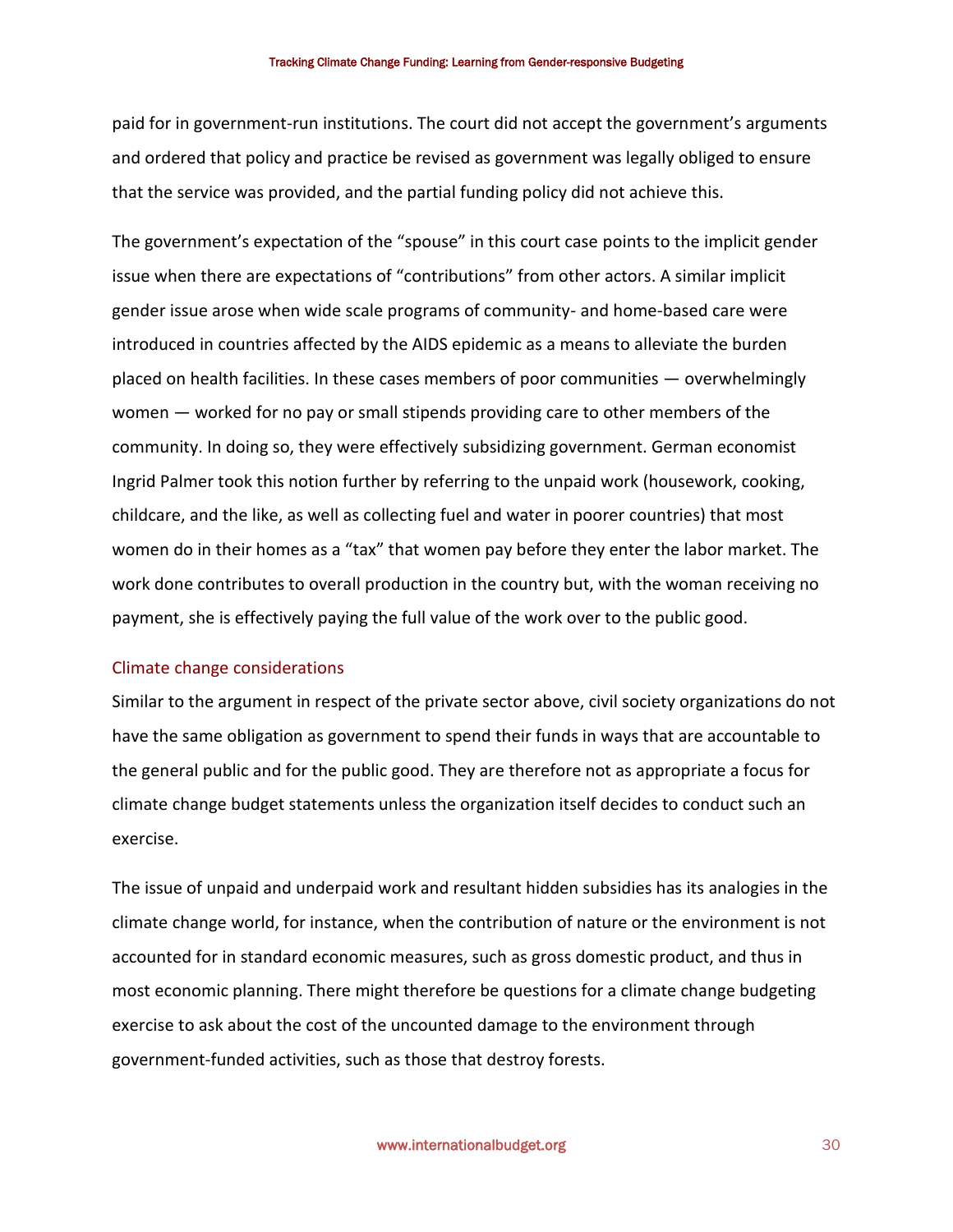#### Expenditure or revenue

To date, GRB initiatives have focused much more on the expenditure side of the budget than on the revenue side. In particular, there has been very little examination of revenue from a gender perspective in government-sponsored GRB initiatives. Further, where GRB initiatives have looked at the revenue side, the focus has tended to be on personal income tax. This is understandable given that gender is "found" primarily at the individual level — if one excludes the questionable path of labelling households as male and female on the basis of the sex/gender of their "head." Most other forms of revenue, in contrast, are either imposed on other units (such as companies or households) or otherwise not easily analyzed from a gender perspective, especially if one wants accurate quantitative analysis. The focus on expenditure rather than revenue can also be seen as appropriate given that in most systems revenue sources are not directly linked with particular expenditure allocations and thus of direct benefit to (gendered) individuals.

A further factor discouraging a focus on revenue is that, for many developing countries, a focus on the easier sources, such as personal income tax, is of limited relevance. Take, for instance, a country where personal income tax is paid by a very small a proportion of the population. In this situation, identifying gender bias among taxpayers might well involve identifying bias against a relatively small number of female individuals who are advantaged in a range of other class and related ways.

One of the strongest reasons for analyzing revenue is that government expenditure cannot happen unless revenue is available. Limits on revenue will limit expansion of services, and the limits might well focus on services targeting rural and other underserved groups where service delivery is more costly. Revenue limits could also affect the number of and levels of pay and benefits for social sector workers, the majority of whom tend to be women. This reasoning has become more important than before in the wake of the global economic and financial crisis, which has put pressure on governments' own revenue as well as aid. This reasoning also lies behind initiatives funded by the United Nations Children's Fund to assess the "fiscal space" in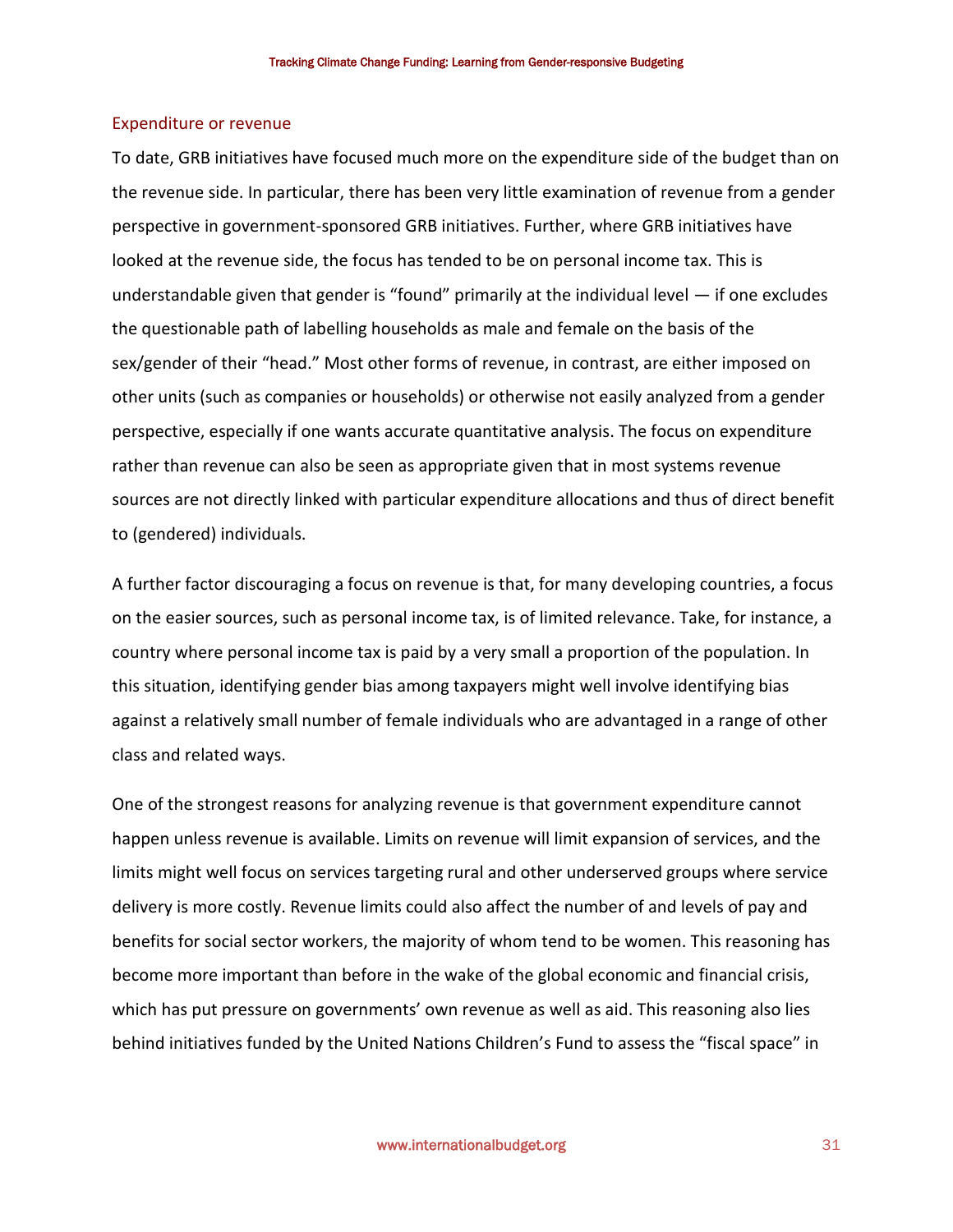different countries in the hope that additional sources of revenue will be found for childfriendly expenditures.

If the concern is with the overall amount of revenue, then the focus of GRB analysis should fall on the largest revenue items. Both small and large revenue items can, however, incorporate gender bias. User charges for education and health, for example, have clear gender implications, as do user charges for utilities like water and electricity. Tax expenditures — the amounts of tax or revenue that government foregoes through subsidies, allowances, and so on — can also affect women and men differently. Subsidies and allowances for the mining industry, for example, will promote more men's jobs while such provisions for clothing and textiles will likely promote women's jobs. Allowances in respect of retirement and health insurance are likely to benefit more men, and to a greater extent, than women because men are more likely to be formally employed and, when employed, likely to earn more.

### Climate change considerations

The relevant questions here for climate change might relate to the ways in which government incentivizes or discourages particular behaviors through the structure of user charges for such services as fuel and water, taxes on particular goods and services, and tax incentives for different types of economic activity.

#### Identifying and tracking expenditure related to a particular policy or issue

*On-budget climate change relevant spending is approximately 0.2 percent of GDP [gross domestic product]. The draft Implementation Strategy of the Climate Change Policy estimated that around 1.6 percent of GDP needs to be spent on climate change-relevant activities.*  (Tumushabe et al, 2013)

*Only less developed countries were mandated to prepare national adaptation plans of action (NAPAs) under the convention and they were provided with resources from the UN Framework Convention on Climate Change to do this. Most, if not all, NAPAs include a costing but the NAPAs were not intended to be sophisticated pieces of work with complex analytical inputs.*  (Email)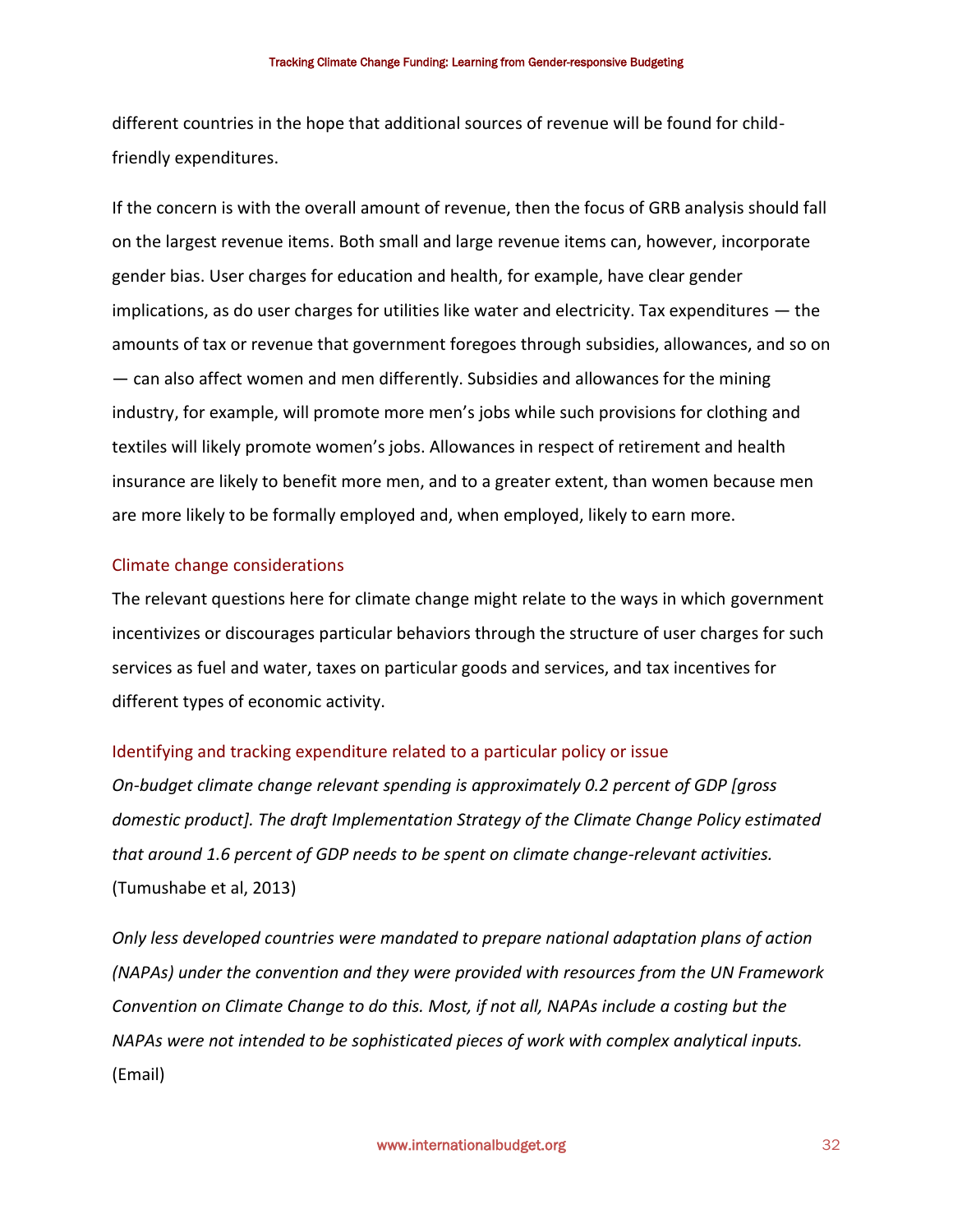#### Tracking Climate Change Funding: Learning from Gender-responsive Budgeting

In some cases GRB and child-friendly budget initiatives focus on allocations related to a particular policy, legislation, or a particular issue rather than on a particular sector or ministry. With issues, these may be defined as those that relate most closely to the national development plan or national gender policy. In the case of a policy-focused initiative, the concern might be to ensure that resources are given to implement a new policy, or that a particular issue is addressed. In most cases these types of exercises span a range of ministries, and perhaps also different levels of government.

In Tanzania an exercise that was initially planned as a public expenditure tracking survey of child protection was changed into what was called a public expenditure "identification" study when it was recognized that there were extremely few activities related to child protection and also very limited understanding among officials of what the term referred to. The exercise, which was done in 10 districts under guidance from external researchers, involved participatory workshops with district officials in which the concepts were explained and officials then identified activities using pre-specified categories and located the relevant entries in the budget books. The exercise revealed strong clustering of funding around initiatives related to children affected by HIV and AIDS, with very little if anything for other categories of child protection. The clustering followed the emphasis of key donors in previous years.

In South Africa nongovernment experts have produced an annual analysis of the budgets of the nine provincial Departments of Social Development in each year since the Children's Act came into effect. National Treasury officials are among the most avid readers of this analysis and have increasingly cooperated in providing data and information for it. One concrete outcome has been a change in the budget reporting structure so as to more clearly show the amounts allocated and spent on different child-related services. The exercise has shown steady increases in allocations related to the Children's Act, but the amounts are still only a fraction of the needed amounts estimated in the costing commission by government while the act was being drawn up.

When a similar exercise was attempted in Uganda in respect of four child-related policies that the government had established in recent years, there was no indication that the policies had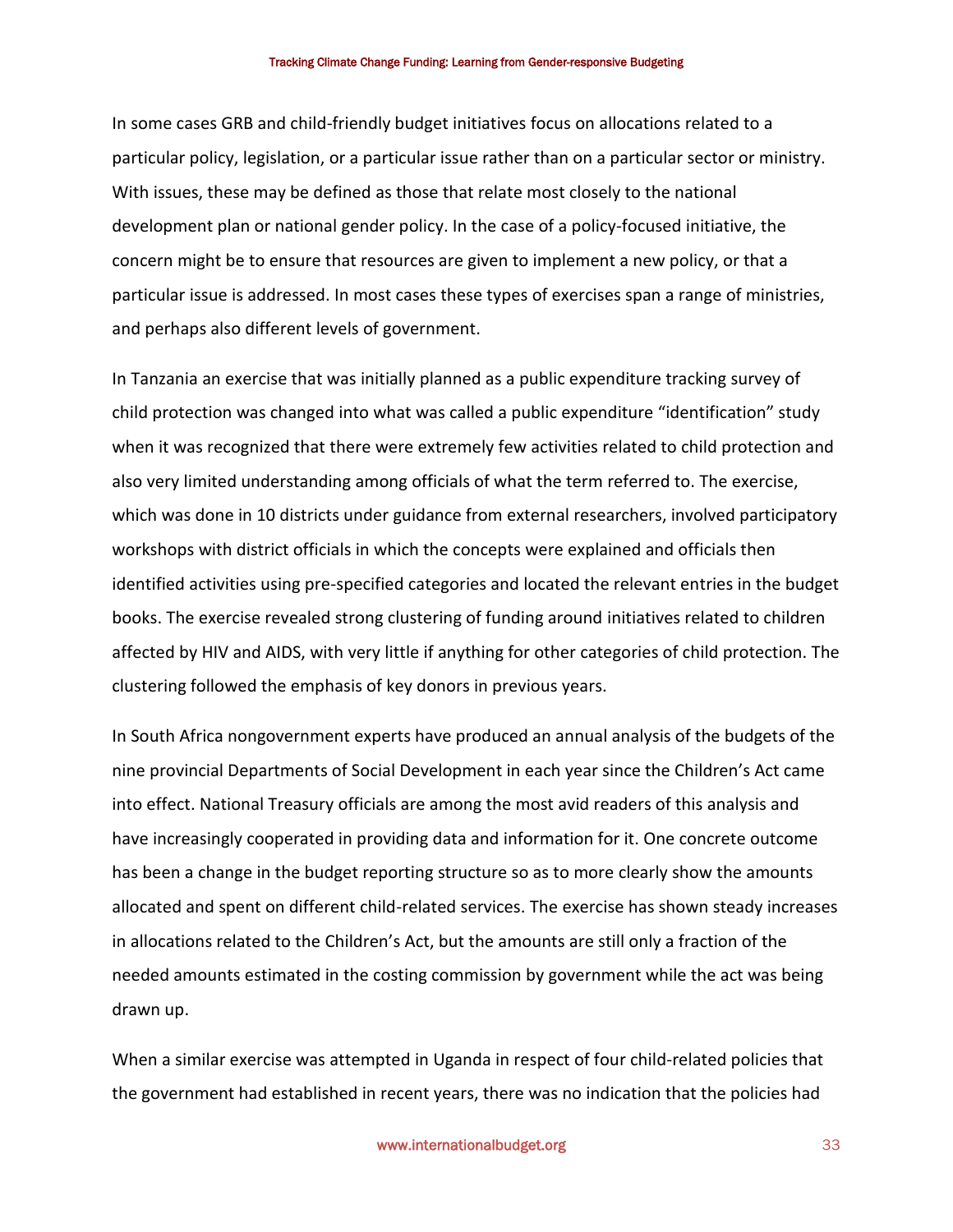resulted in an increase in relevant funding, except perhaps in one or two cases with donor funding. These findings go to the heart of what underlies GRB and child-friendly budgeting, namely the realization that policies are toothless unless they are accompanied by adequate resources. One of the key challenges in the Uganda exercise was that the cost estimates were done at a relatively high level and the categories used did not match those used in budgeting. A further challenge was that across the four policy documents there were substantially different cost estimates for several key items.

#### Climate change considerations

There are NAPAs for at least 50 developing countries. One potential area to explore in terms of policy-linked allocations is a comparison of what is actually allocated with the costing estimates included in the NAPAs. However, if  $-$  as was suggested by informants  $-$  the costing exercises were intended to give rough ballpark figures, this exercise may not be worth the effort involved. If more specific policies exist in a country that clearly relate to climate change, analysis could investigate to what extent the necessary allocations are made and expenditures incurred to undertake the commitments in the policy.

### Allocations versus expenditure

*Budget estimates are freely available and expenditures not, and there is disconnect between the two.* (Interview)

*In common with public expenditure more generally, the credibility of budgeting climate changerelevant expenditures is low, with only around half of planned expenditure being spent in each of the four years*. (Tumushabe, 2013 [Uganda])

*Approximately three-quarters of the development budget is spent in most years. However, the government does not publish detailed outturn data which means that it is not possible to determine specifically where these shortfalls in spending occur.* (Yanda et al, 2013 [Tanzania])

Up to this point this paper has used the terms "allocation" and "expenditure" interchangeably. In reality, "allocation" refers to the agreed planned expenditure voted by the legislature, while "expenditure" refers to the actual spending.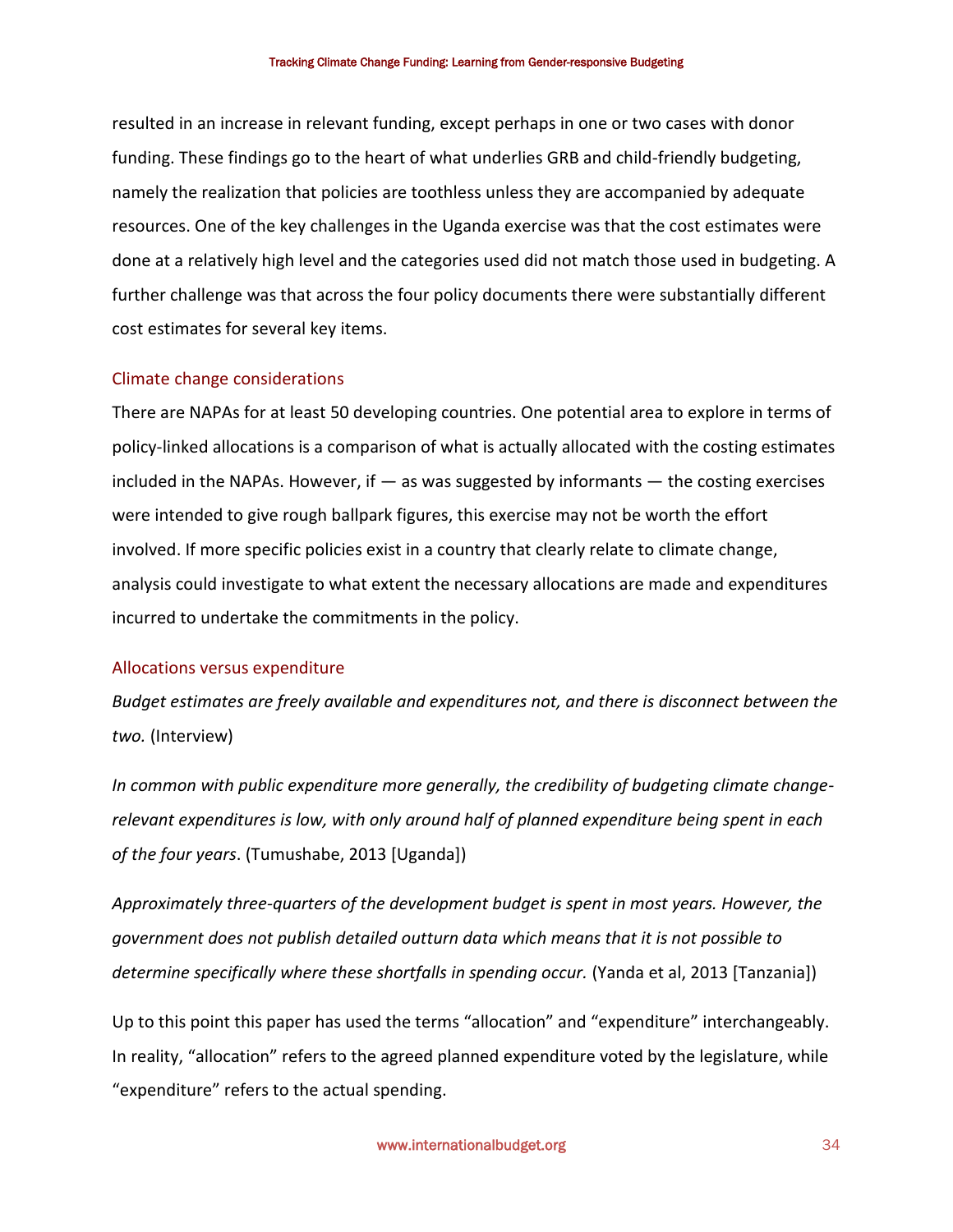Initially most GRB initiatives focused on allocations approved by legislatures. Over time, some initiatives extended attention to expenditure, as well as to midyear revisions in the budget. In some countries the differences between the original and revised budgets, and between these and expenditure, is small. In other countries it is substantial. Where budget documents provide information for multiple years, analysis is easier.

Several countries (for example, Rwanda and Mexico) with gender budget statements have started producing follow-up documents that compare actual expenditure, as well as performance, with what was recorded in the statements. This practice mimics requirements in respect of the "main" budget where one expects a report after the end of the financial year that records performance against the budget estimates produced and enacted (usually) before the start of the financial year.

#### Climate change considerations

Analysis of expenditure, including comparison with allocations, is especially important in countries that are known to have low-credibility budget estimates. Such exercises are also important where a substantial part of the climate funds are sourced from donors as donor funds are well known to have high levels of variability between commitments, plans, and disbursements.

#### Engaging with public finance management reforms

*The description of programmes in the budget documents was usually very brief, for example "Administration" or "Rural water and sanitation."* (Tumushabe et al, 2013 [Uganda])

Historically budgeting was primarily a bookkeeping or accounting exercise. Public finance management reforms have attempted to transform budgeting into an evidence-based multiyear planning and budgeting exercise. As noted above, in some cases it seems that these reforms are poorly integrated into the "real" budgeting system. However, in virtually all cases these reforms open up possibilities in terms of additional information. In particular, budget documents produced through these reforms provide multiple years of information, narratives alongside budget numbers, and indicators of delivery alongside financial estimates.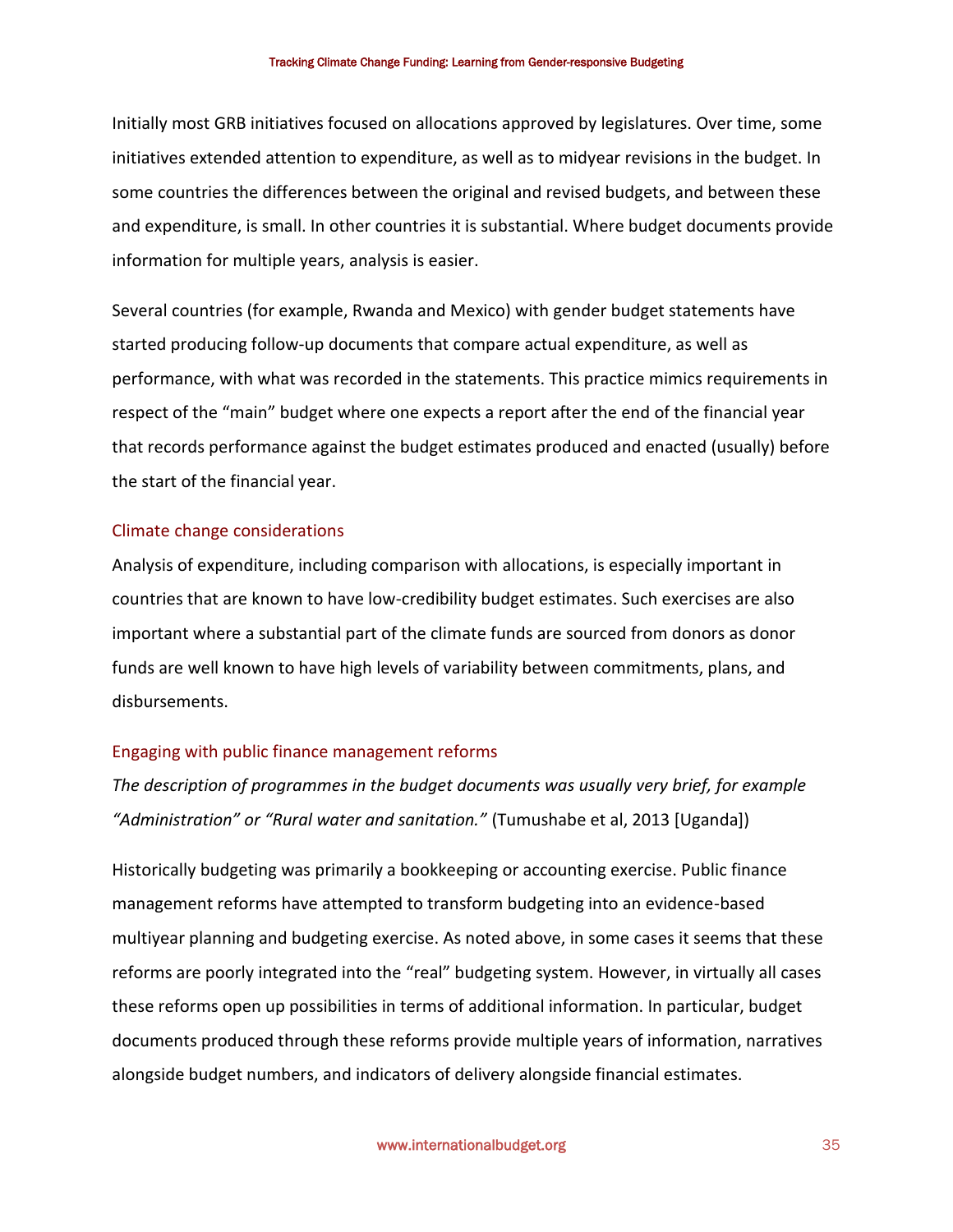The downside of the reforms for an outside analyst is that the available information can be overwhelming. From a gender perspective, the performance indicators introduced in such reforms are of limited use unless they are sex/gender-disaggregated, and the systems may not provide for this. A general problem is that the quality and reliability of the performance indicators are usually much weaker than that of the budget numbers. The annual analysis of the Children's Act in South Africa, for example, has revealed examples where budget trends completely contradict the planned trends in performance indicators.

## Climate change considerations

A country's approach to budgeting can limit the ability to calculate exact or approximate "numbers" (see below), as well as the potential for GRB more generally. Elements that can constrain effective GRB analysis include the formats used to present budgets, the ways in which governments categorize expenditures — in particular, whether expenditures are categorized by "program" or "subprogram" and in ways that indicate the purpose or focus of the expenditure rather than simply institutional structure (referred to as "program budgeting"), as well as the extent to which performance in nonfinancial terms is measured and reported (referred to as "performance budgeting").

## 2.4 Determining the "number" allocated

*People are grappling in the complete dark. So, in that context there is sufficient justification to give ballpark figures.* (Interview)

*[In the OECD DAC system] the marking of the projects by donors themselves is subjective and tends to overestimate the adaptation relevance of projects. Therefore all data was checked for adaptation relevance using a set of criteria. . . . On average, this led to a 17 percent reduction in financial commitments for adaptation-relevant projects.* (Terpstra et al, 2013: 7)

It may seem that the most basic question that a GRB or climate exercise must answer is: "How much was allocated for gender equality/climate change adaptation or mitigation?" In practice, it is difficult, if not impossible, to answer this question accurately. The challenges take several forms, many of which have been discussed above.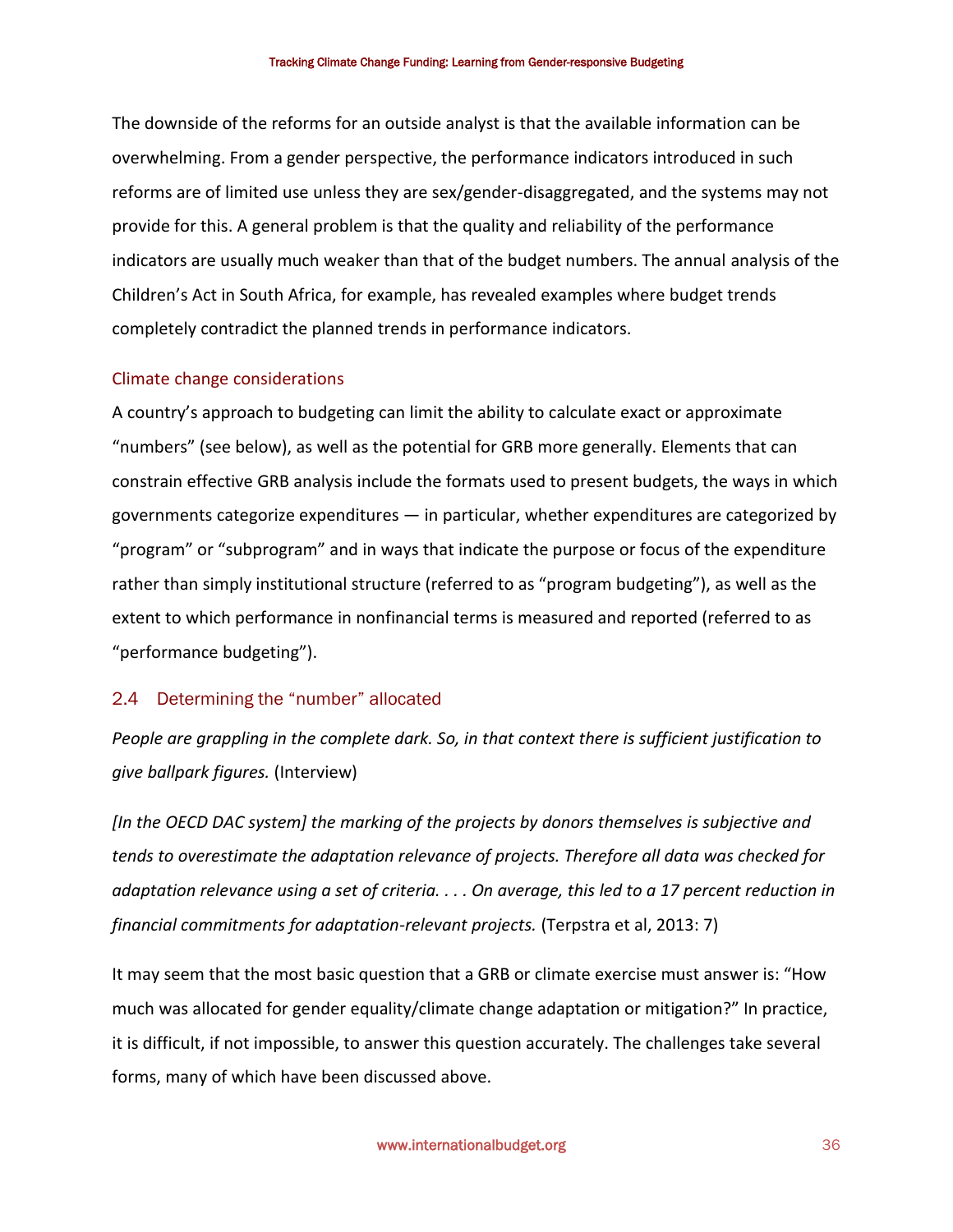In practice, relatively few GRB initiatives have tried to come up with a single number. Bangladesh tried to do so, using different weights for the various category ratings (see below). A simpler approach, with fewer assumptions about weights, involves simply reporting the total amount of funding that falls within each of the given categories. However, even this is unreliable in that budgeting is done at different levels of detail in different countries and sometimes even in different agencies and programs in the same country.

#### Climate change considerations

Any single number estimate is likely to hide as much as it reveals, although it appears to give an easily understandable story. Estimates are, however, useful for measuring trends over time. Instead of aiming for a single number estimate of the amount allocated for adaptation or mitigation, a more achievable and useful aim may be to come up with a set of numbers for different categories of expenditure. If a single number is produced, it is important to be very clear as to exactly what the number measures.

#### How much is for gender equality?

*Do you pick up the full cost or the incremental cost? If you build a road, is it the extra cost of making it higher, tarring and drainage?* (Interview)

*Mitigation expenditures are often integrated into, or a sub-component of, broader expenditures. For example, expenditure on staff, processes and institutions that address climate change mitigation issues will be a sub-component of the personnel and administrative expenditures of a Ministry of Energy.* (Nakhooda et al, 2012)

*If an overall neutral programme has a large budget in absolute terms, even 10 percent of that budget might be more than 100 percent of the allocation for a "highly relevant" programme.* (Government of Nepal, 2012)

The challenge of coming up with a specific overall number is complicated by the definitional issues discussed earlier in this paper. In particular, where – as is appropriate – GRB extends to expenditures that are not fully targeted at women or gender issues, the question arises as to how much of these allocations can be considered gender-responsive. The OECD emphasizes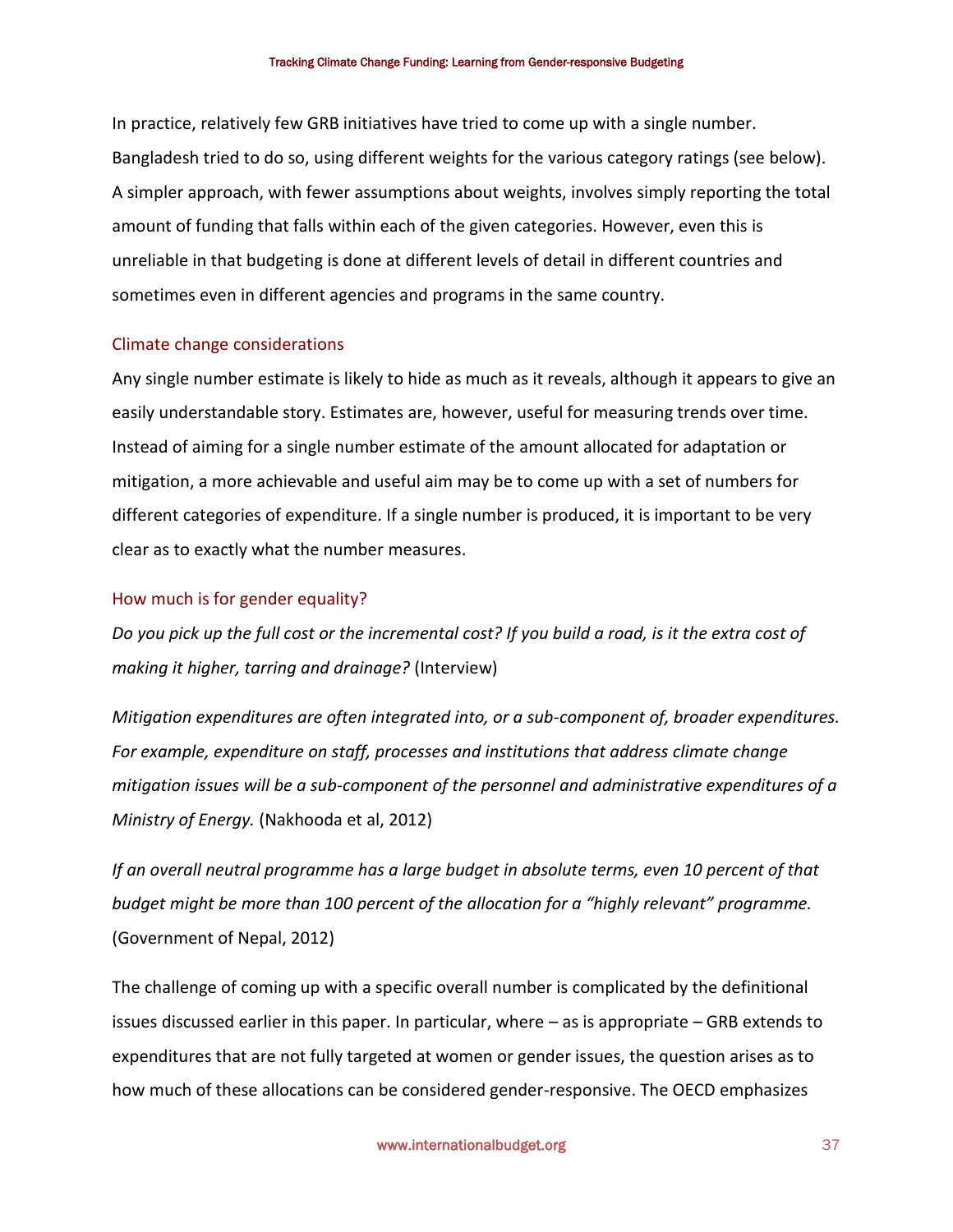that the allocation for its second category, where gender equality is a secondary objective, represents an upper limit in that only a portion of the expenditure is likely to promote gender equality. The OECD does not provide further guidance.

A similar challenge arises in relation to the South Australian category 3 (see above). A practical example relates to police officers, whose duties include responding to women victims (survivors) of domestic violence or rape. Unless there are dedicated officers for this task, it is only through a time use or similar study that one would be able to estimate what proportion of their salary and related costs could be consider relevant. Similar questions relate to court, welfare, and health officers who may offer services for victims and survivors.

Where GRB exercises are extended to all agencies, government officials may feel pressured  $$ and be encouraged in training  $-$  to "see" gender where it exists only minimally. To avoid this, in Bangladesh officials were advised not to claim gender impact if doing so required telling a "story" that describes a long chain of causation.

#### Climate change considerations

 While identifying links with climate change in as many places as possible may help in in raising awareness and in determining the full extent of government efforts, it is less useful for identifying budget allocations that can be expected with some certainty to have a real impact. The design of the climate change exercise should aim to avoid identifying allocations where there is no direct impact in terms of climate change adaptation or mitigation.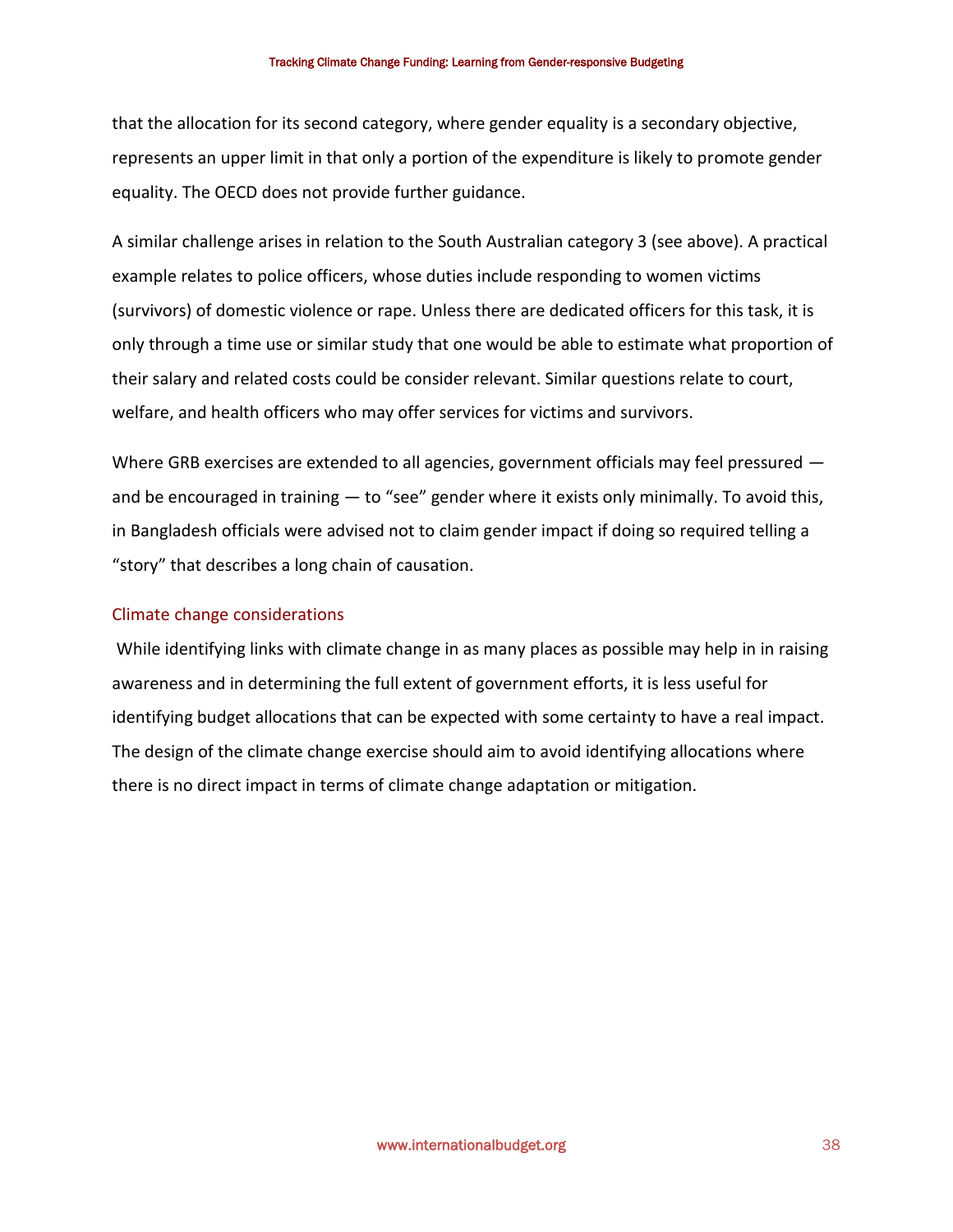# **3 Conclusion**

The technical companion to this paper includes a set of recommendations relating to the more technical aspects of gender or climate change budget statements. Each of the subsections of this paper has ended with "climate change considerations" that suggest ways in which climate change work might draw from the GRB experience. Which considerations are most useful will differ across readers. However, one can draw out some broad learnings from GRB.

- 1. GRB or climate change budget work requires substantial effort if it is done properly and it is unlikely to have impact unless the work is sustained over a number of years. Those embarking on the work therefore should be clear as to why they are doing it, and that the energy and resources are available to sustain the work.
- 2. Overburdened government officials, particularly those who work on planning and finance – have many other demands on their time. They are more likely to devote the necessary time and energy if the climate change work is mainstreamed. Mainstreaming means, among other things, that the exercise should be led by the Ministry of Finance, that the climate change analysis should be part of their routine activities, and that the work should as far as possible use the concepts and formats used for general budgeting.
- 3. An exercise that is limited in scope might be of better quality and may gain better commitment from the relevant government officials than one that is too wide ranging. One obvious way of limiting scope is to focus on the ministries that can contribute most to mitigation and adaptation rather than trying to find each and every allocation, no matter how marginal, that contributes in some way.
- 4. Climate change budget work should include analysis of and reporting on expenditure alongside allocations. Because of the substantial differences seen in many countries between planned and actual spending, an analysis that looks only at allocations is unlikely to paint an accurate picture of what government is actually doing on mitigation and adaptation.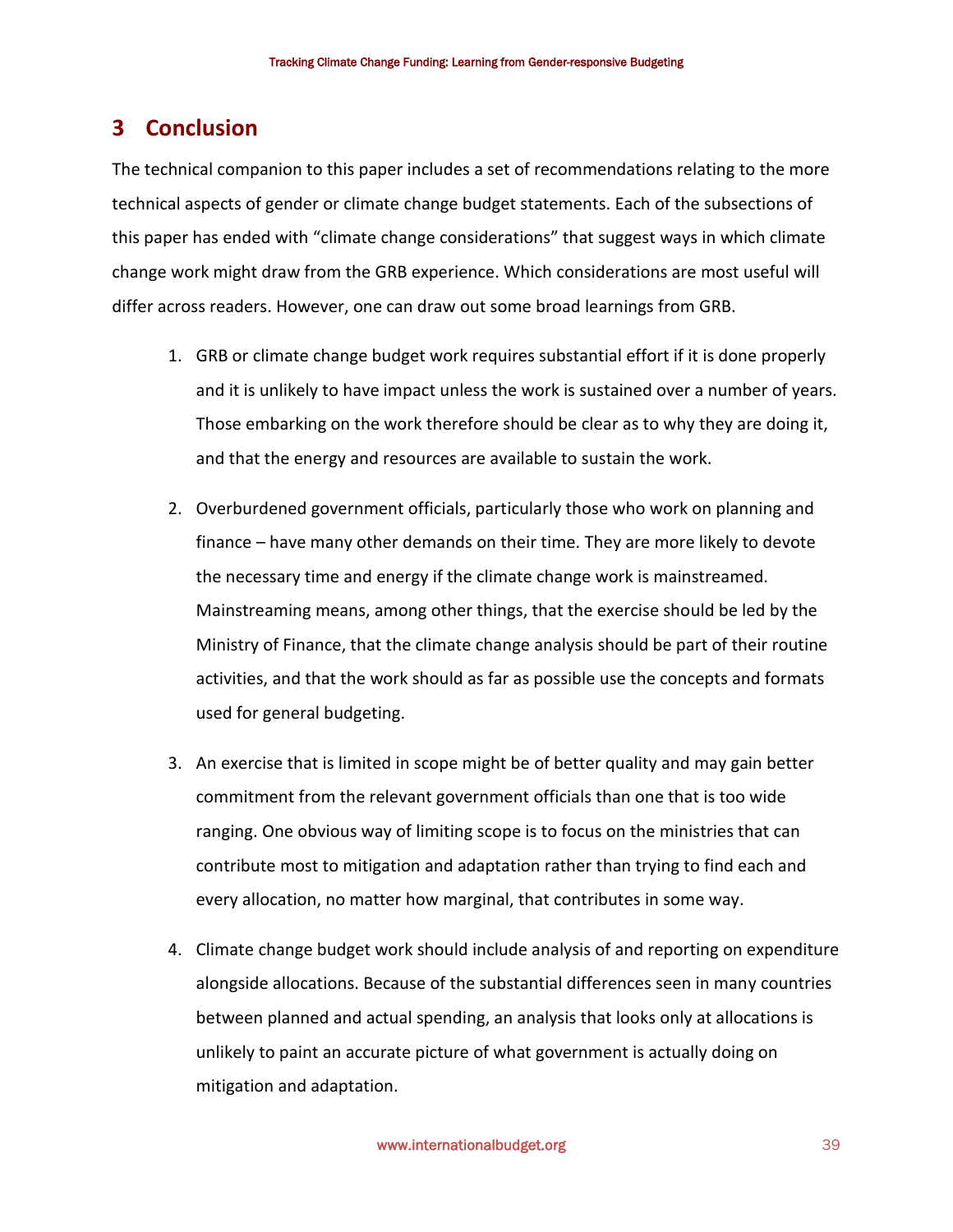5. Climate change budget exercises must be clear as to what is being measured. Clearly identifying expenditure categories will increase the accuracy and credibility of findings and will allow for spending to be more easily tracked over time. A broad range of spending could be identified as having an impact on mitigation and adaptation, so ideally climate change budget exercises would focus on spending that is likely to have the greatest impact on climate change.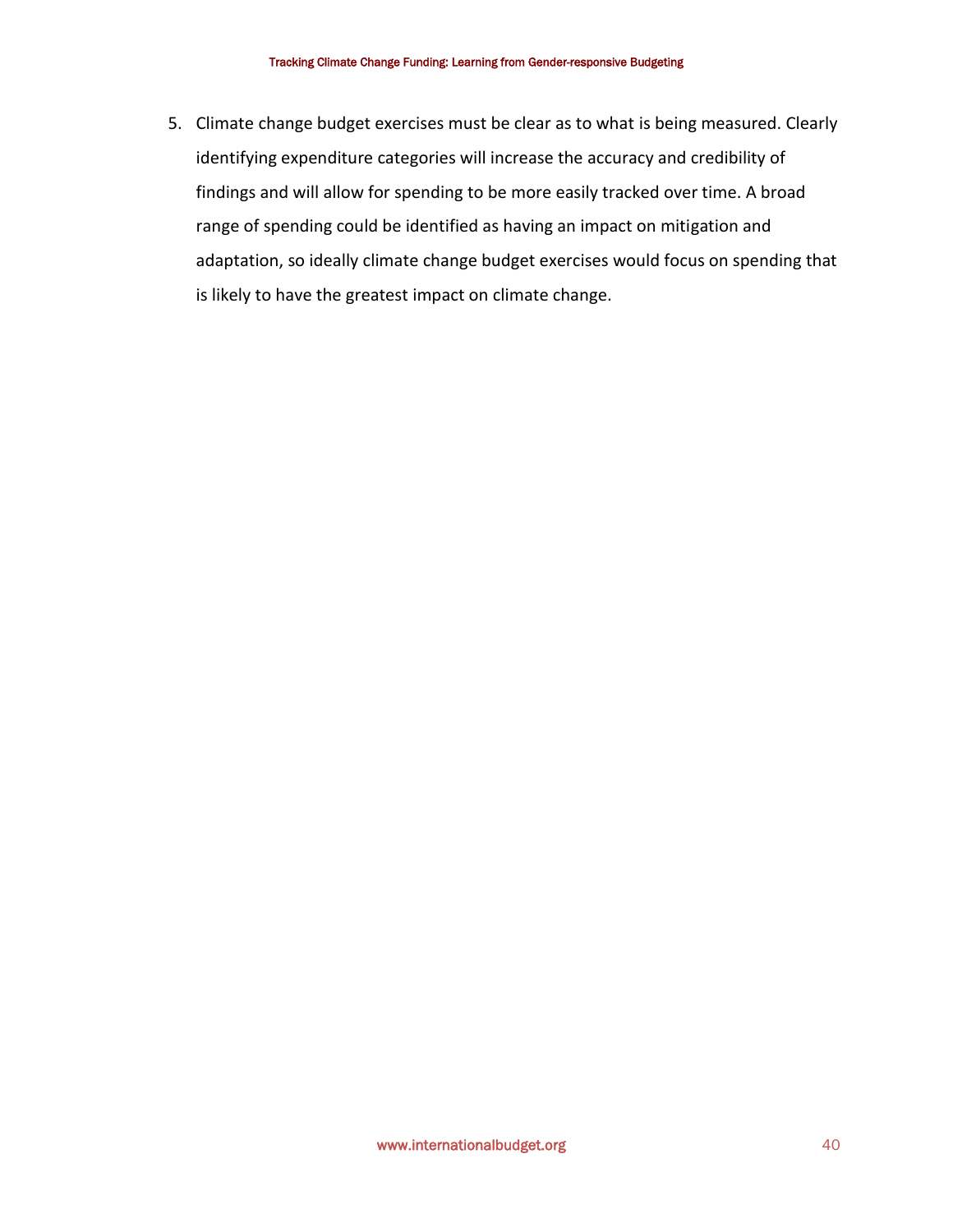# **Sources**

#### **Documents**

- Acharya, M. 2008. Effective Use of Gender Responsive Budgeting Tools and Strategies in the Context of the Aid Effectiveness Agenda: Nepal. Prepared for United Nations Development Fund for Women: Kathmandu.
- Bird, Neil. October 2013. Is climate finance supporting the most vulnerable? Not yet. <http://www.trust.org/item/20131015144725-wmhsc/?source=hpblogs>
- Budlender, D. 2006. "Expectations versus Realities in Gender-responsive Budget Initiatives" in Razavi, S. and Hassim, S. (eds). Gender and social policy in a global context: Uncovering the gendered structure of "the social". Palgrave Macmillan: Basingstoke.
- Budlender, D.; and Hewitt, G. 2003. Engendering Budgets: A practitioner's guide to understanding and implementing gender-responsive budgets. Commonwealth Secretariat: London.
- Budlender, D.; Sharp, R.; and Allen, K. 1998. How to do a gender-sensitive budget analysis: Contemporary research and practice. Ausaid: Canberra and Commonwealth Secretariat: London.
- Chêne, Marie. January 2014. Corruption risks and mitigating approaches in climate finance. U4 Expert Answer. Anti-Corruption Resource Centre.
- Government of the People's Republic of Bangladesh. May 2012. Public Expenditure for Climate Change: Bangladesh Climate Public Expenditure and Institutional Review. Dhaka.
- Jones, Lindsey; Mitchell, Tom; Villaneuva, Paula Silva; and Standley, Sarah. September 2012. Coding and tracking adaptation finance: lessons and opportunities for monitoring adaptation finance across international and national scales. Overseas Development Institute: London.
- Nakhooda, Smita; Carvalho, Maria; and Taschini, Luca. October 2012. Mitigation Finance. Overseas Development Institution: London.
- National Planning Commission. 2012. Climate Change Budget Code: Documenting the national process of arriving at multi-sectoral consensus: Criteria and Method. Government of Nepal: Kathmandu.
- National Planning Commission. 2013. Review of Climate Budget Code Application. Government of Nepal: Kathmandu.
- Organisation for Economic Cooperation and Development. 2011. Handbook on the OECD-DAC Climate Markers. Paris.
- Organisation for Economic Cooperation and Development. September 2011. Handbook on the OECD-DAC Climate Markers.
- Planning Commission. 2012. Bangladesh Climate Public Expenditure and Institutional Review (CPEIR). Government of the People's Republic of Bangladesh: Dhaka.